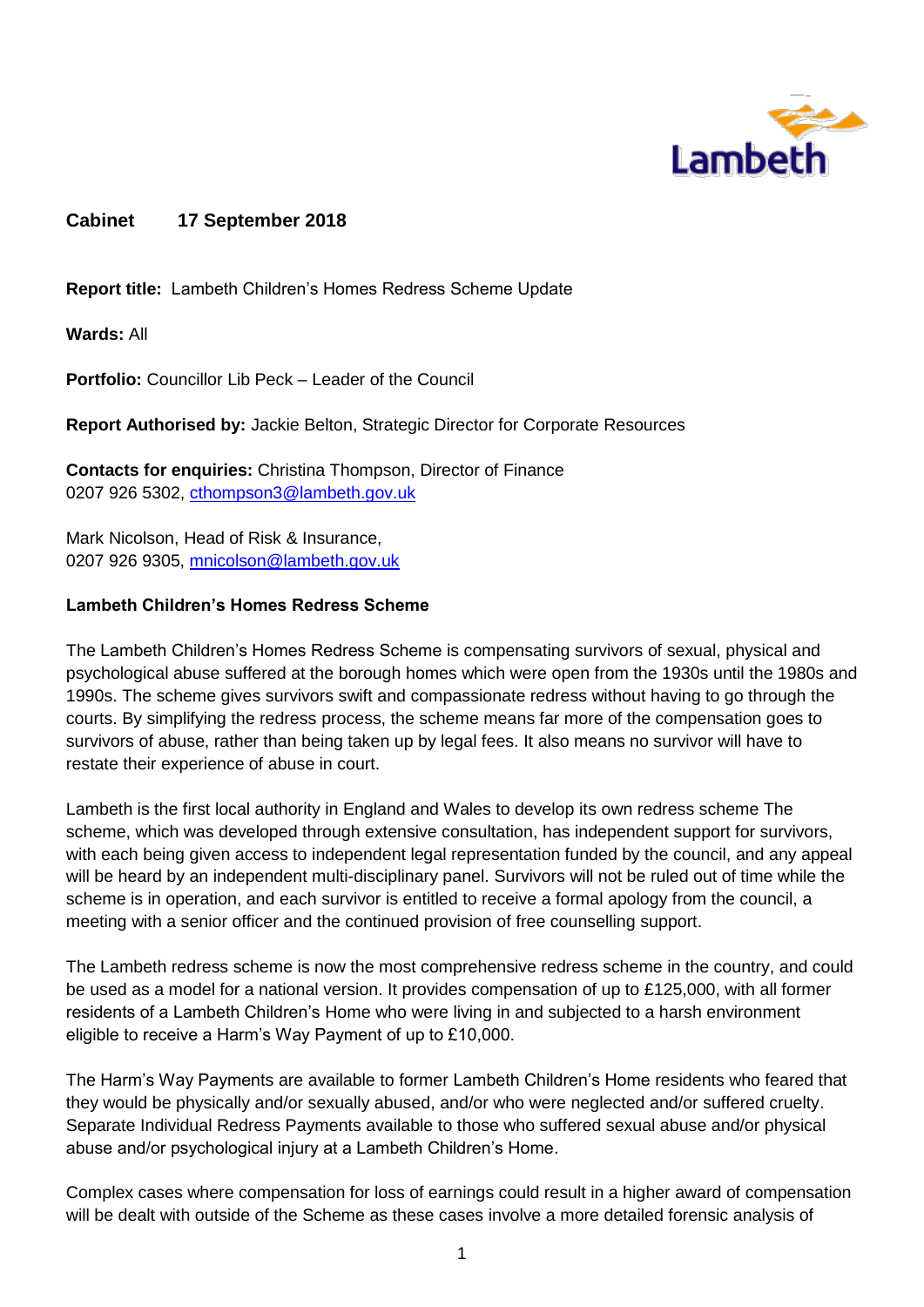expert evidence to assess and ensure the appropriate level of compensation is made to applicants. However, these cases will be handled in the spirit of the Scheme to provide a swift and compassionate resolution to each case.

Lambeth council has secured a capitalisation direction from the Government to borrow the £100million needed fund the scheme. It is estimated 3,000 people in total will apply.

### **Report summary**

This report provides Cabinet with an update on the operation of the Lambeth Children's Homes Redress Scheme since its launch and an overview of finance and performance for the first six months (Q2) 2018/19.

The Redress Scheme was opened to applications on 2 January 2018 since when a total of 552 applications have been received within the first six months of the Scheme's operation, with the majority of these being applications for combined harm's way and individual redress payments. Generally, the volume of applications received have been increasing each month since the Scheme launch with a downturn in June.

The processing of Harm's Way applications have taken an average of 31 working days from receipt of the completed application form until payment is processed to applicants. In the first six months of operation the number of individual Harm's Way Payments that have been made is 343 with a total of £3,223,500 having been paid to applicants.

The processing of Individual Redress Payments is still ongoing for most applications received in Q2 as the assessment of these requires a more detailed analysis of records and medical reports. As at the end of Q2 a total of 50 offers of Individual Redress had been made with 3 applicants having accepted their offer, and 1 interim payment made. At Q2 a total of £45,000 in Individual Redress Payments have been paid with a further £458,000 of offers awaiting acceptance by the remaining 46 applicants. Whilst the processing times for Individual Redress applications takes longer these are still expected to be concluded within months rather than years (as is typically the case when similar cases proceed by a traditional litigation route). It is understandable that many applicants will wish to take time to carefully consider and consult on offers of redress that have been made and therefore the Scheme places no immediate time pressures on applicants to accept offers. Naturally the time taken to conclude these types of applications will be reflective of this.

Ongoing efforts to review and improve operational processes and procedures have been made since the Scheme launch and a revised version of the application form has been made available as well as a range of information published on the Redress website. The multi-disciplinary Independent Appeal Panel chaired by Sir John Goldring has also now been established. The Appeal Panel is independently administered and is ready to start considering the first appeals.

The next update on the operation of the Scheme and an overview of finance and performance will be presented to Cabinet in March 2019 after the Scheme's first full first year of operation.

#### **Finance summary**

The Council has received independent actuarial advice in assessing the cost and value for money of operating the Redress Scheme compared to following a more conventional approach to the handling of abuse claims. The original forecast estimated that the possible number of applications received during the life of the scheme (two years) to be around 3,000 at a potential total cost of £100m for claims within the Scheme and a potential £40m for some complex claims dealt with outside of the Scheme due to the level of compensation exceeding the maximum £125,000 threshold of the Scheme.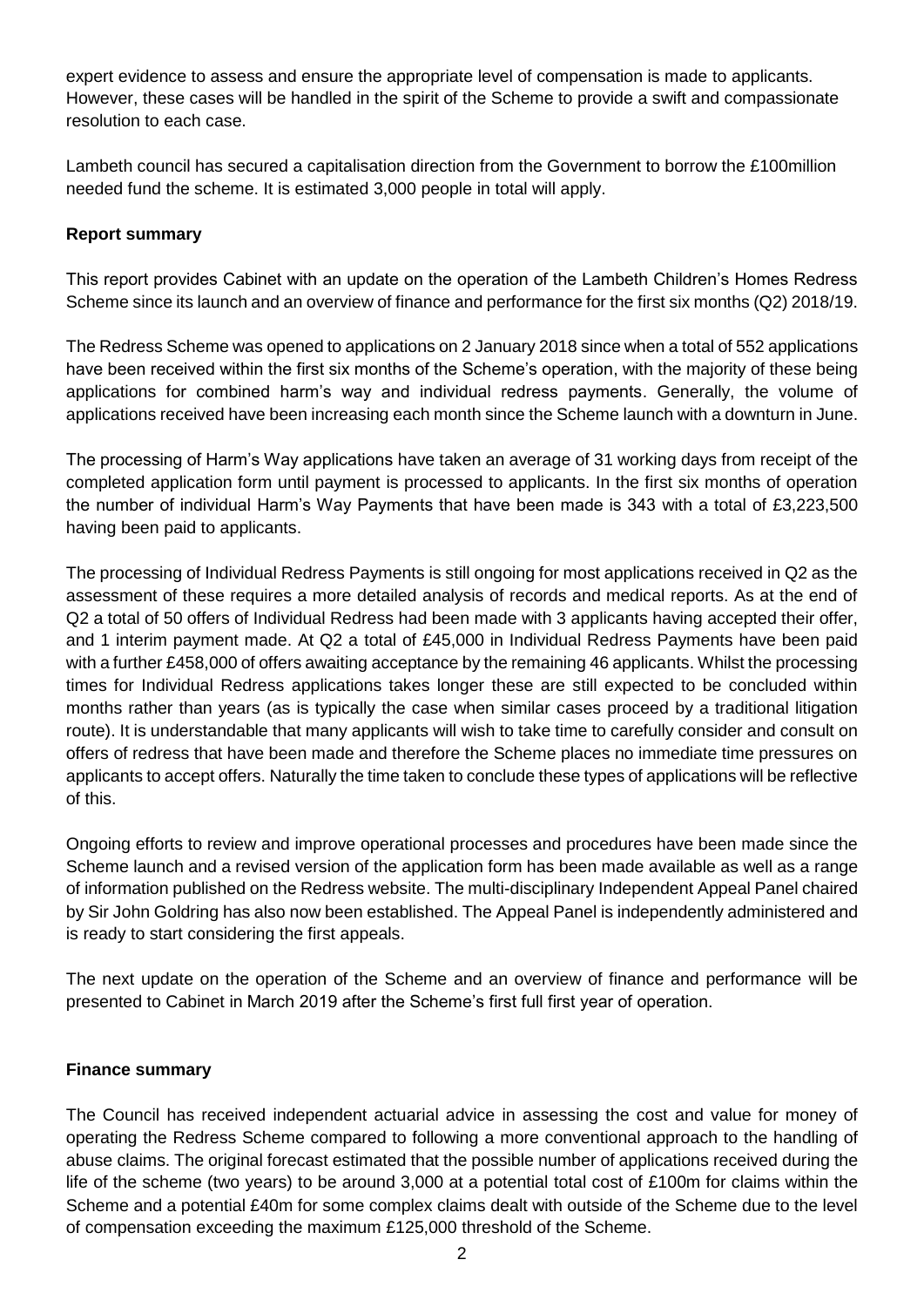The actuary has further reviewed the performance of the Scheme as at the end of the first three months (Q1) and six months (Q2) of its operation. The actuary's review as at the end of Q2 notes that the number of applications made is 90% of the expected forecast at this stage and that the incurred Scheme costs are c100% of forecast. He advises that at this stage there is no evidence to require a re-forecast of the estimated Scheme cost. Therefore, the original cost estimate remains reasonable and the data supplied by the Council to enable him to reach this conclusion was good. The council has secured a capitalisation direction from the Government to borrow the £100million needed fund the scheme.

The total compensation paid to applicants (Harm's Way and Individual Redress) as at the end of Q2 is £3,268,500. The cost of the Scheme administration including applicant's and Council's legal costs and staffing is £504,374. The total cost of the Scheme operation as at Q2 is therefore £3,772,874.

### **Recommendations**

- 1. Cabinet to note the contents of this report.
- 2. Cabinet to note the revised EQIA and in particular the adjustments made to ensure improved access to the Scheme for applicants with certain protected characteristics.
- 3. To receive a report to Cabinet in March 2019 to consider the first year operation of the scheme.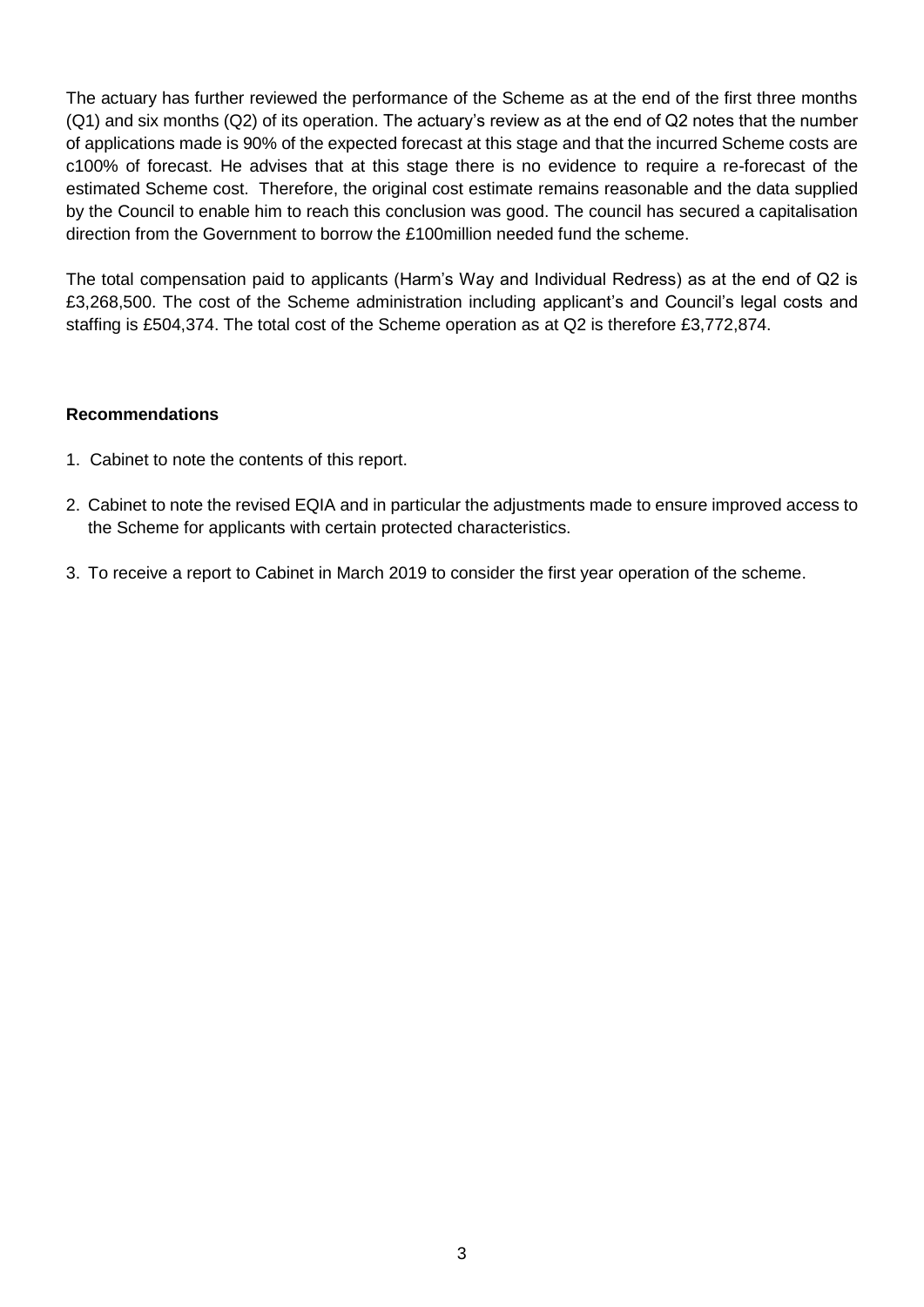# **1. Context**

- 1.1 This report presents an update on the operation of the Lambeth Children's Home Redress Scheme ("the Scheme") and the performance of the Scheme for Cabinet to review. The period this review covers is from the Scheme launch on 2 January 2018 to the end of the second quarter at 30 June 2018. All of the data used in this report is as at 30 June 2018.
- 1.2 The Scheme deals with applications for compensation payments to people who, as children, were abused or feared abuse at a Lambeth Children's Home and/or Shirley Oaks Primary School.
- 1.3 The Scheme is the first of its kind in England & Wales and will remain open to applications until 1 January 2020.
- 1.4 The Scheme provides for two types of financial redress that are available:-

## **Harm's Way Payment ("HWP")**

This is a payment made for applicants who were resident at a Lambeth Children's Home and feared that they would be physically and/or sexually abused, and/or who were neglected and/or suffered cruelty whilst resident at a Lambeth Children's Home where specified criteria is met. A Harm's Way Payment of up to £10,000 is available to eligible applicants.

## **Individual Redress Payment ("IRP")**

This is a payment made for applicants who suffered sexual abuse and/or physical abuse and/or psychological injury at a Lambeth Children's Home and/or Shirley Oaks Primary School where specified criteria are met.

- 1.5 In addition to financial redress the Scheme also offers a number of non-financial reparations including;-
	- A written apology acknowledging what has happened to the applicant, providing an acceptance of responsibility and giving an assurance of the measures which have been taken to prevent any further repetition;
	- A meeting with a senior representative of the council so that the applicant can feel that they have been heard and acknowledged by the council;
	- Specialist advice and support relating to housing, appropriate welfare benefits, access to further education and suitable employment;
	- Access to a specialist and dedicated confidential independent counselling support service to provide appropriate counselling to any applicant under the Scheme;
	- Reasonable legal costs funded by the council for eligible applications (fixed legal costs for Harm's Way Payments).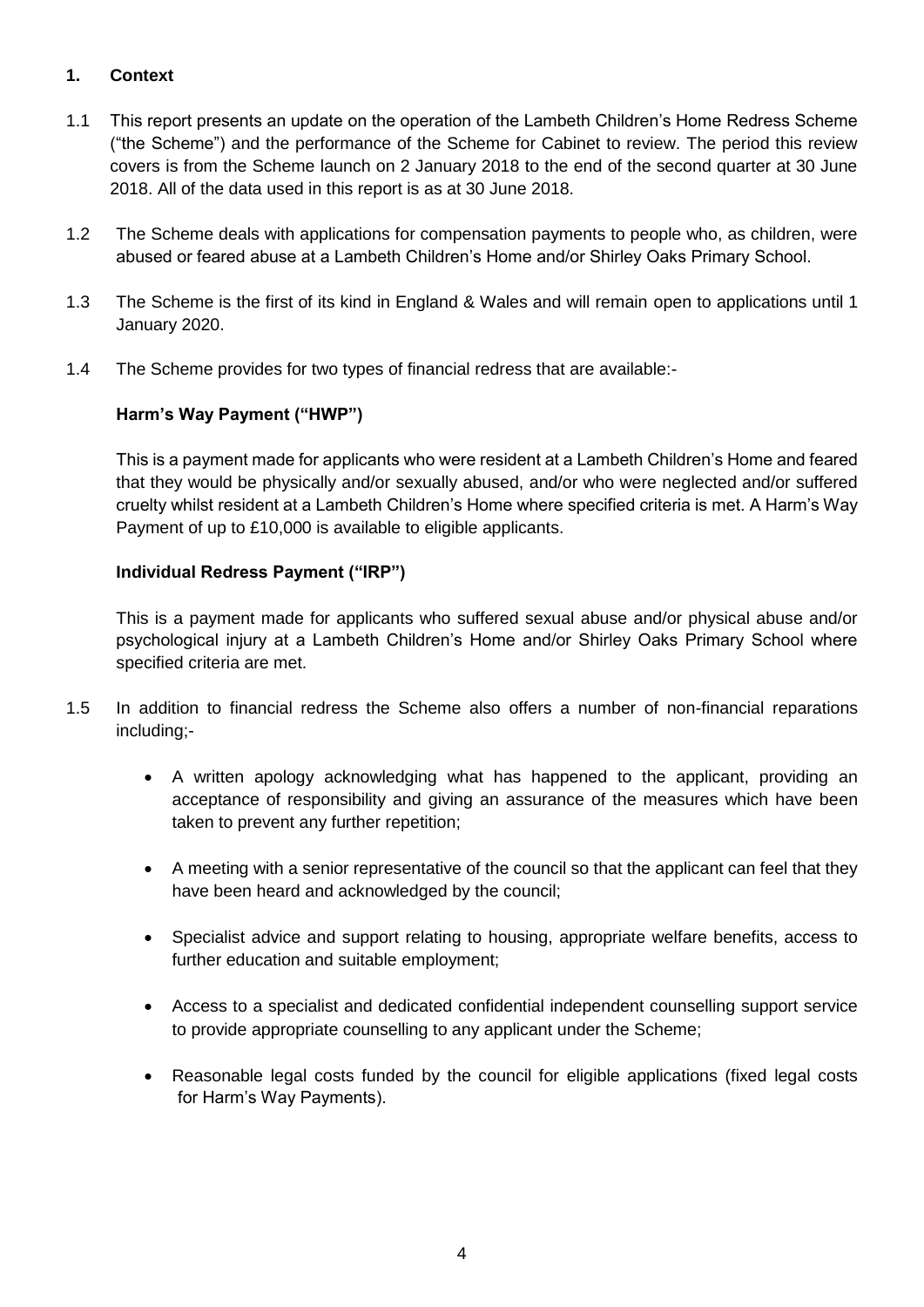# **2. Proposal and Reasons**

# **Applications received**

2.1 The total number of applications received within the first six months of the Scheme operation has been 552. The number of applications received each month steadily increased from January to April but have fallen back as at the end of June as shown in the graph below. This report covers the first six months of the Scheme however applications continue to be submitted. In July we received 108 applications and in August a further 71 were received (as at the time of writing this report). The chart below shows the numbers of applications received each month:



- 2.2 Applications have been received from across the country and also from a number of other countries where former residents of Lambeth children's homes are now living. This indicates that information about the scheme been widely distributed and follows the placing of advertisements. The council undertook initial advertising of the Scheme in January and a number of claimant solicitors have also undertaken their own promotion of the Scheme. Details of the Scheme has been reported in various media publications and through the Shirley Oaks Survivors Association.
- 2.3 A significant number of applicants (40%) reside in London of whom 13% reside in Lambeth and 4% in Croydon (where Shirley Oaks was based) with a number from Kent and Surrey although the majority of applications received (45%) have come from applicants who reside in various other parts of the country. Around 6% of applications have been received from those that are now residing overseas. The following table illustrates the main locations where applications have been received from:

| <b>Applicant location</b>            | No.          | $%$ of       |  |
|--------------------------------------|--------------|--------------|--|
|                                      | applications | applications |  |
| Other areas within UK                | 249          | 45%          |  |
| London (excluding Lambeth & Croydon) | 125          | 23%          |  |
| Lambeth                              | 73           | 13%          |  |
| Overseas                             | 32           | 6%           |  |
| Kent                                 | 30           | 5%           |  |
| Surrey                               | 24           | 4%           |  |
| Croydon                              | 19           | 4%           |  |
| <b>Total</b>                         | 552          | 100%         |  |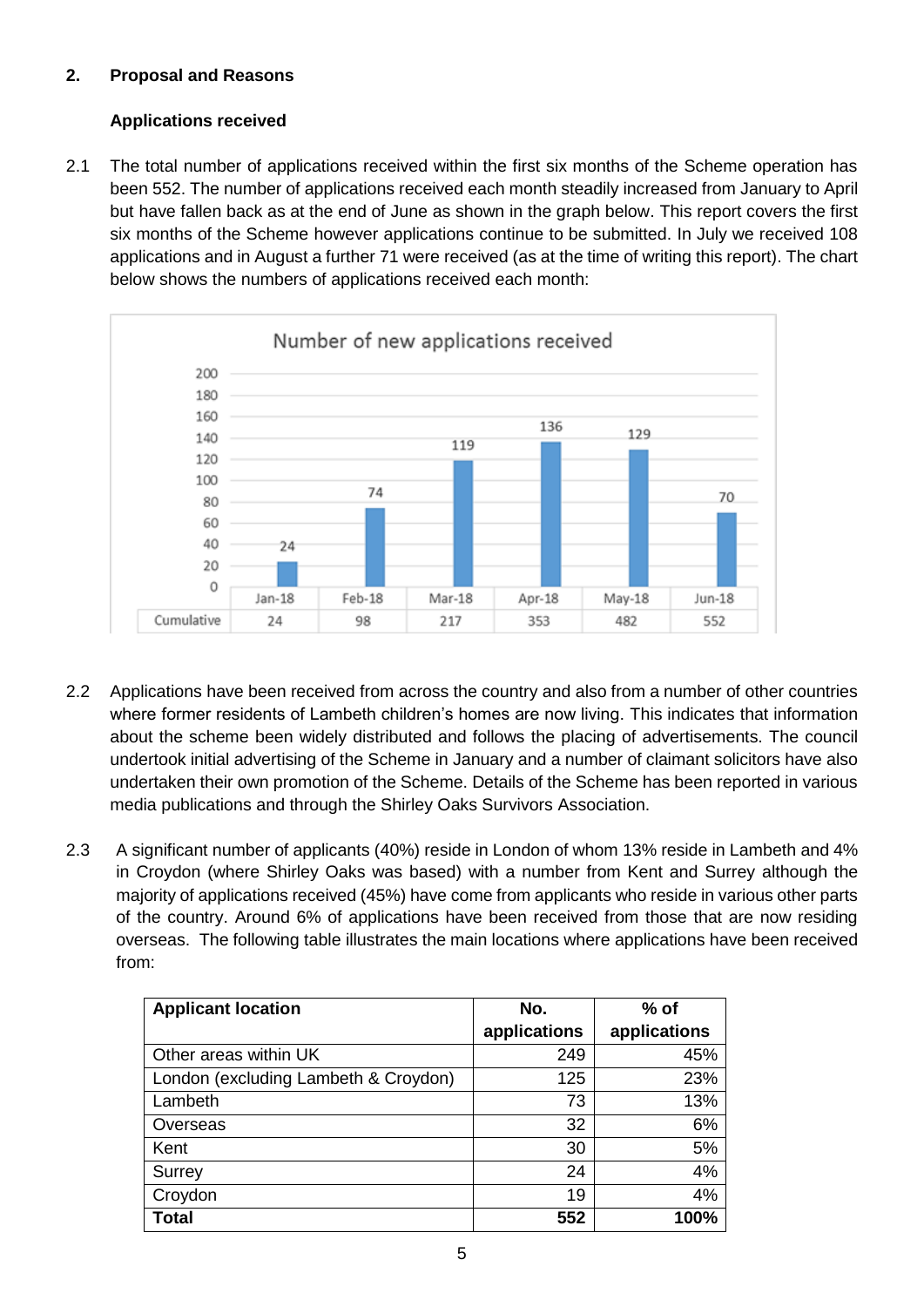| The 32 overseas applications have been received from: |             |  |  |
|-------------------------------------------------------|-------------|--|--|
| <b>USA</b>                                            | Germany     |  |  |
| Australia                                             | France      |  |  |
| Canada                                                | New Zealand |  |  |
| Spain                                                 | Norway      |  |  |
| Ireland                                               | Thailand    |  |  |
| Cyprus                                                |             |  |  |

- 2.4 The largest number of applications received have mainly been for both Harm's Way and Individual Redress determination with a total of 455 out of the 552 falling into this type (82%).
- 2.5 A total of 10 applications have been received for Individual Redress Payments alone to June 2018, these are from representatives of former residents now deceased, visitors abused in a children's home, foster care (where an applicant was removed from a children's home into a foster care placement) and also those applicants that have previously received compensation for the same abuse.





#### **Application status**

- 2.7 As at the end of Q2 a total of 343 Harm's Way Payments have been paid to applicants out of the 552 applications received. Offers of Harm's Way Payments have been made on a further 79 applications and are awaiting acceptance by applicants. Overall this represents 76% of all applications received where the entitlement to a Harm's Way Payment has been verified and a payment has been made or offered.
- 2.8 Following completion of the Harm's Way Payment applications then proceed to the consideration of Individual Redress. Currently 60% of applications are at the Individual Redress evaluation stage of the application process. There are a number of applications where offers of redress have been made and which are awaiting the applicant's acceptance before payment can be made to them. Given the nature of these applications it is understandable that some individuals will wish to take time to carefully consider and discuss the council's offer before confirming their acceptance. The Scheme does not impose any particular timescales for the acceptance of an offer and it is felt that it is important to allow individuals sufficient time to adequately process and evaluate offers. In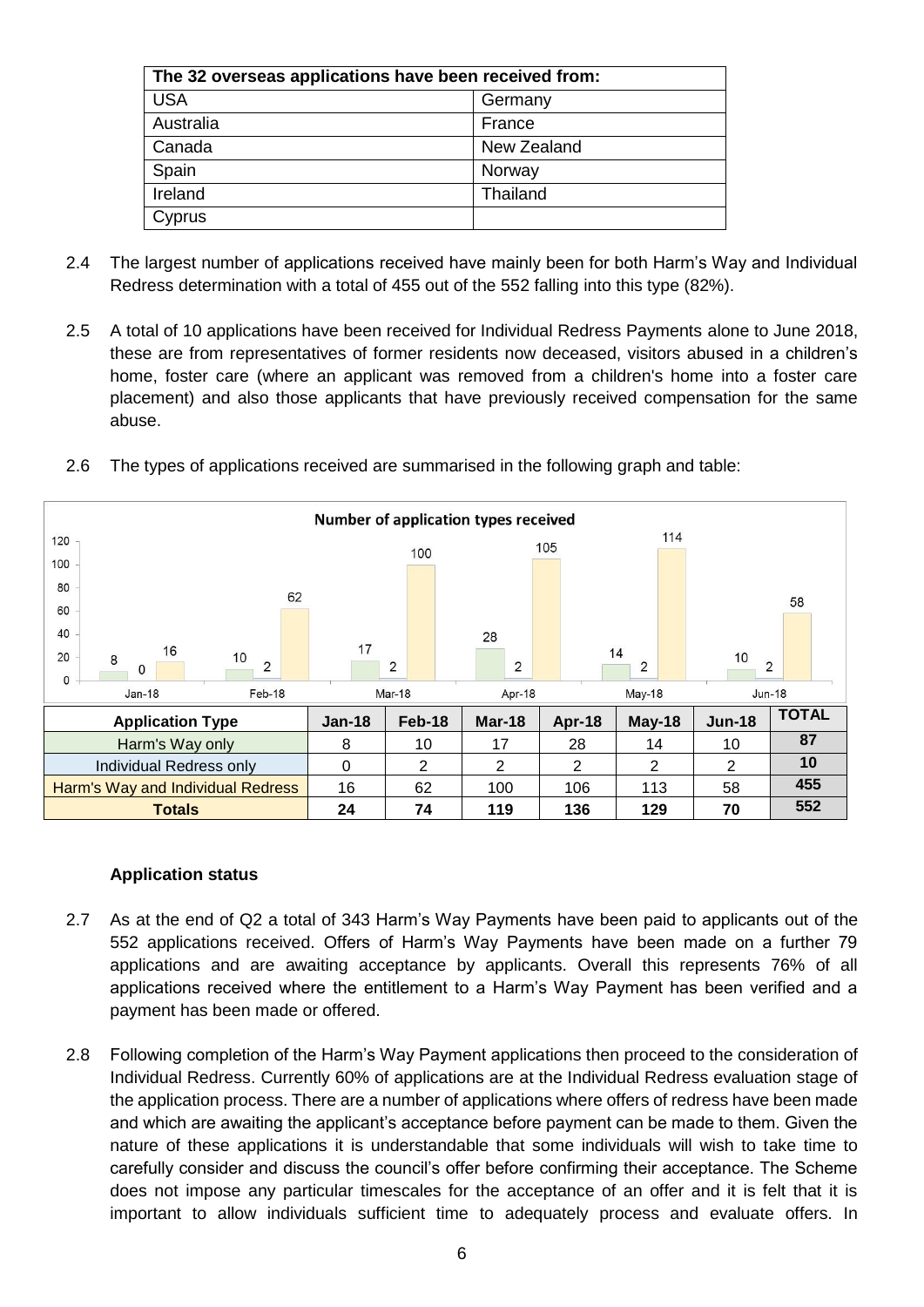considering the overall length of time that an application has been within the Scheme it is important to consider these periods where the applicant has taken time to make a decision on whether or not to accept an offer of redress.

- 2.9 Following initial assessment a total of 13 applications have not been accepted into the Scheme as they have not met the Scheme criteria. This is where the applicant was not a resident or visitor in a Lambeth children's home (i.e. they were resident in a home under the control of another organisation) and/or where an applicant has not lived in a harsh environment (i.e. they have a positive recollection of their time in care). Applicants not accepted into the Scheme are reminded of their right to appeal this decision.
- 2.10 In the vast majority of cases the council has been able to verify an individual applicant's dates of placement within a children's home from the records that are held. This is mainly due to the extensive research that the council has previously undertaken to locate such records from the archives. There are however a few applications where no records for a particular applicant are held and in these cases it has been necessary to assist applicants by providing advice on how to establish whether the London Metropolitan Archives (LMA) may hold any relevant records. To ensure compliance with data protection regulations applicants are required to confirm their identity with the LMA and also to review any records held with the LMA's social worker before they are released. The council is liaising with the LMA to ascertain whether any further support and assistance can be provided to assist them in dealing with these referrals.

## **Periods of residency**

2.11 More than half of the applications received to date (54.2%) relate to periods of residency in a children's home pre 1965 (these are homes for which Lambeth assumed responsibility in 1965 from London County Council). Out of the remaining applications 40% are in respect of children who were in children's homes from 1965 through to 1979, just under 5% in the 1980's with less than 0.5% of applications relating to the 1990's. The table below details the number of applications received relating to years of residency:

| Year of residency in Lambeth<br><b>Children's Home</b> | <b>Total number of</b><br>applications | <b>Total percentage</b><br>of applications |
|--------------------------------------------------------|----------------------------------------|--------------------------------------------|
| <b>Pre 1965</b>                                        |                                        |                                            |
| (Pre 01/04/1965)                                       | 299                                    | 54.2%                                      |
| <b>1960s</b>                                           |                                        |                                            |
| $(01/04/1965 - 31/12/1969)$                            | 84                                     | 15.2%                                      |
| <b>1970s</b>                                           |                                        |                                            |
| $(01/01/1970 - 31/12/1979)$                            | 141                                    | 25.5%                                      |
| <b>1980s</b>                                           |                                        |                                            |
| $(01/01/1980 - 31/12/1989)$                            | 26                                     | 4.7%                                       |
| <b>1990s</b>                                           |                                        |                                            |
| (01/01/1990 - 31/12/1999)                              | 2                                      | 0.4%                                       |
| <b>Totals</b>                                          | 552                                    | 100.00%                                    |

2.12 We have been able to verify a high number of applications relating to periods of residency pre 1965 (as at Q2 c70% of applications have been verified from the existing records held by the council). This is due to the extensive work that the council has previously undertaken to locate records from the archives and to update the register of looked after children. In addition approximately a further 5% of applications have been verified from records that applicants have obtained from the LMA. This means that c75% of all applications received for the pre 1965 period have been verified to date (this percentage is likely to rise further as a number of applications are still being reviewed at the time of writing this report).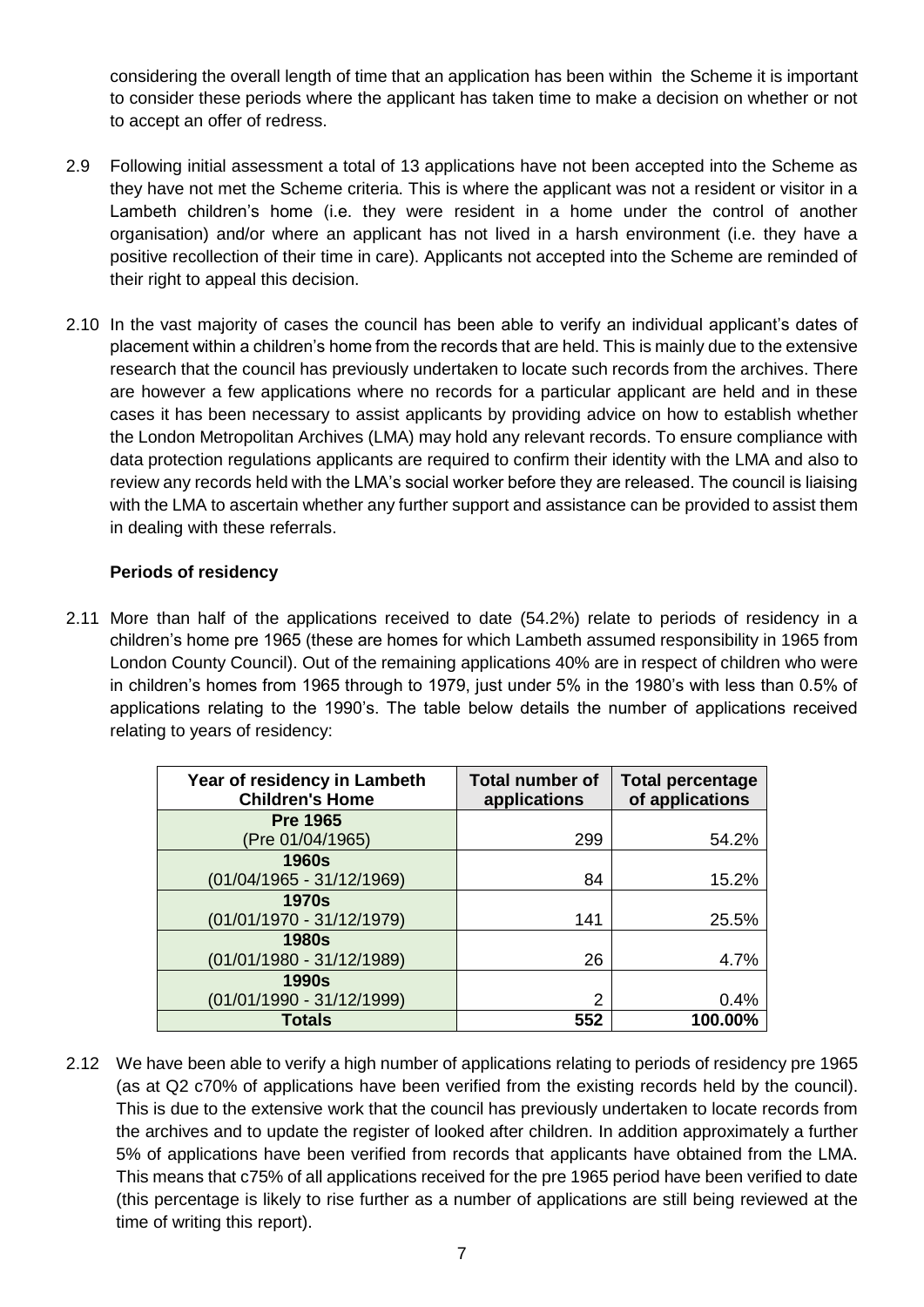2.13 The numbers of applications received relating to residency in children's homes in the 1980's and 1990's is low in comparison to earlier years. This is because Shirley Oaks closed in 1983 and after the mid 1980's the number of children that were placed in those Lambeth Children's homes that were still operational had reduced significantly. Over 40% of children's homes had closed by the end of 1989 and only 6% of homes were still in operation after 1995.

## **Types of abuse**

- 2.14 In completing an application for redress individuals have outlined their personal experiences as a former resident in a Lambeth children's home and the type/s of abuse that they suffered. The types of abuse reported by applicants have been categorised as sexual, physical and psychological with some reporting one or more categories of abuse. Where an applicant did not suffer actual abuse but was living in and subjected to a "harsh environment" this has been recorded under 'put in Harm's Way'.
- 2.15 In addition to the categories identified above, any other form of discrimination that applicants experienced such as racial, religious or due to their sexual orientation, is also taken into consideration and factored into offers of redress made within the Scheme tariff. Offers of redress awards will clearly set out any amount that has been attributed to these types of discrimination experienced (at the time of writing these applications are still under consideration).

## **Locations**

2.16 The majority of applications received to date (72%) relate to abuse that occurred within Shirley Oaks Children's Home followed by South Vale Assessment Centre/Children's Home accounting for 15% of applications. Details of the homes to which redress applications relate are shown in the table below:

| <b>Lambeth Children's Home</b> | <b>Total number of</b><br>applications | <b>Total percentage</b><br>of applications |
|--------------------------------|----------------------------------------|--------------------------------------------|
| <b>Shirley Oaks</b>            | 400                                    | 72%                                        |
| South Vale                     | 82                                     | 15%                                        |
| Other Lambeth Homes*           | 35                                     | 6%                                         |
| <b>Chevington House</b>        | 10                                     | 2%                                         |
| Woodvale                       | 10                                     | 2%                                         |
| No residence identified        | 9                                      | 2%                                         |
| Non-Lambeth                    | 6                                      | 1%                                         |
| <b>Totals</b>                  | 552                                    | 100%                                       |

*\**numbers for each individual home are too low to list individually

- 2.17 Some applicants were resident in more than one children's home over a period of time, the table above details those homes that have been listed as the main and/or longest period of residence of applicants.
- 2.18 A list of those children's homes that were run by Lambeth or its predecessor authority is attached at Appendix A.
- 2.19 We have identified four "specialist" units for children with disabilities where those children that were resident in any of these units are eligible for a £10,000 Harm's Way Payment, those units are listed below: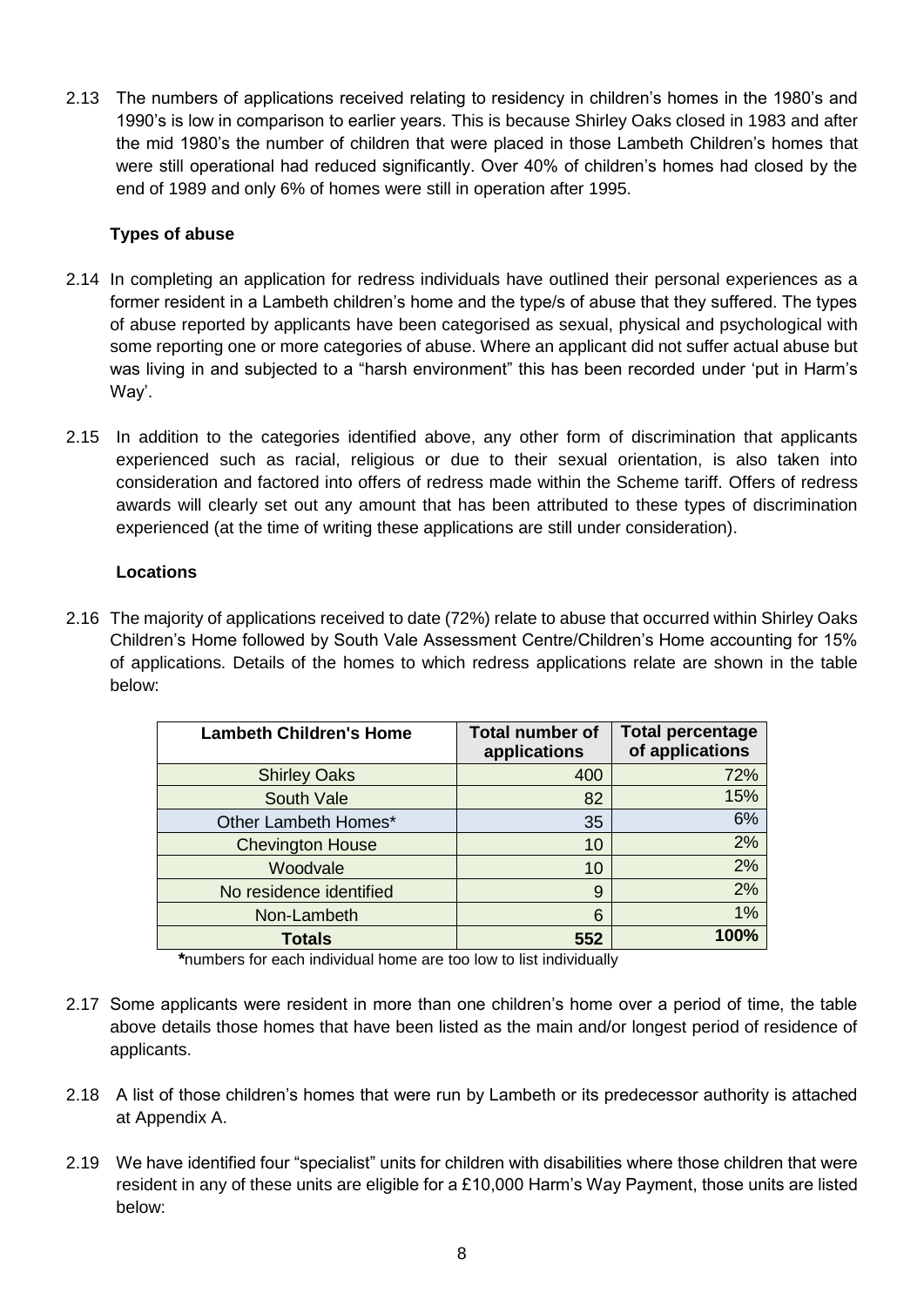- Ivy House / Warham Road
- Monkton Street
- Leigham Court Road
- Chestnut Road
- 2.20 As at Q2 no applications have been received from any applicants that were resident in any of the above units. The council has addressed this through using a multi-channel approach to advertise the scheme both locally and nationally and by working with local partners and advice agencies to promote the Scheme to families and carers of those former residents with physical and/or learning disabilities.

### **Applicant types**

- 2.21 Individuals can make an application to the Scheme in person where they have chosen not to instruct a legal representative or anyone else to represent them. These types of applicants are referred to as 'Applicants in Person'. Applicants are reminded of their right to legal representation and advised that their reasonable costs of this are covered under the Scheme. Applicants are also signposted to where they can obtain further information in relation to legal representation. For applicants that don't wish to be legally represented a protocol is in place to minimise any potential distress, simplify and explain the process.
- 2.22 Applicants are also entitled to be represented by a solicitor for which the Scheme allows the payment of fixed legal costs in respect of a Harm's Way Payment and reasonable legal costs on an Individual Redress Payment. The majority of applicants (85%) have chosen to be legally represented when submitting an application through the redress Scheme.

### **Harm's Way Payments**

- 2.23 All former residents of a Lambeth Children's Home who were living in and subjected to a harsh environment are eligible to receive a Harm's Way Payment of up to £10,000. Payments are stepped based on time spent in a children's home as follows:
	- More than 6 months Harm's Way Payment of £10,000
	- Between 3 and 6 months Harm's Way Payment of £5,000
	- More than 1 week and up to 3 months Harm's Way Payment of £2,500
	- Less than 1 week Harm's Way Payment of £1,000

A harsh environment is one which caused former residents to fear or apprehend that they would be subject to immediate physical abuse, and mistreatment or sexual abuse and/or neglect and/or cruelty. Where a Harm's Way Payment is paid and the person also applies for an Individual Redress Payment the Harm's Way Payment will be treated as an interim payment for redress.

- 2.24 Any child who was resident in one of the Council's specialist residential children's units (listed in paragraph 2.19) is entitled to a Harm's Way Payment of £10,000.
- 2.25 The table below provides details of the numbers and value of Harm's Way payments that have been made as at the end of Q2: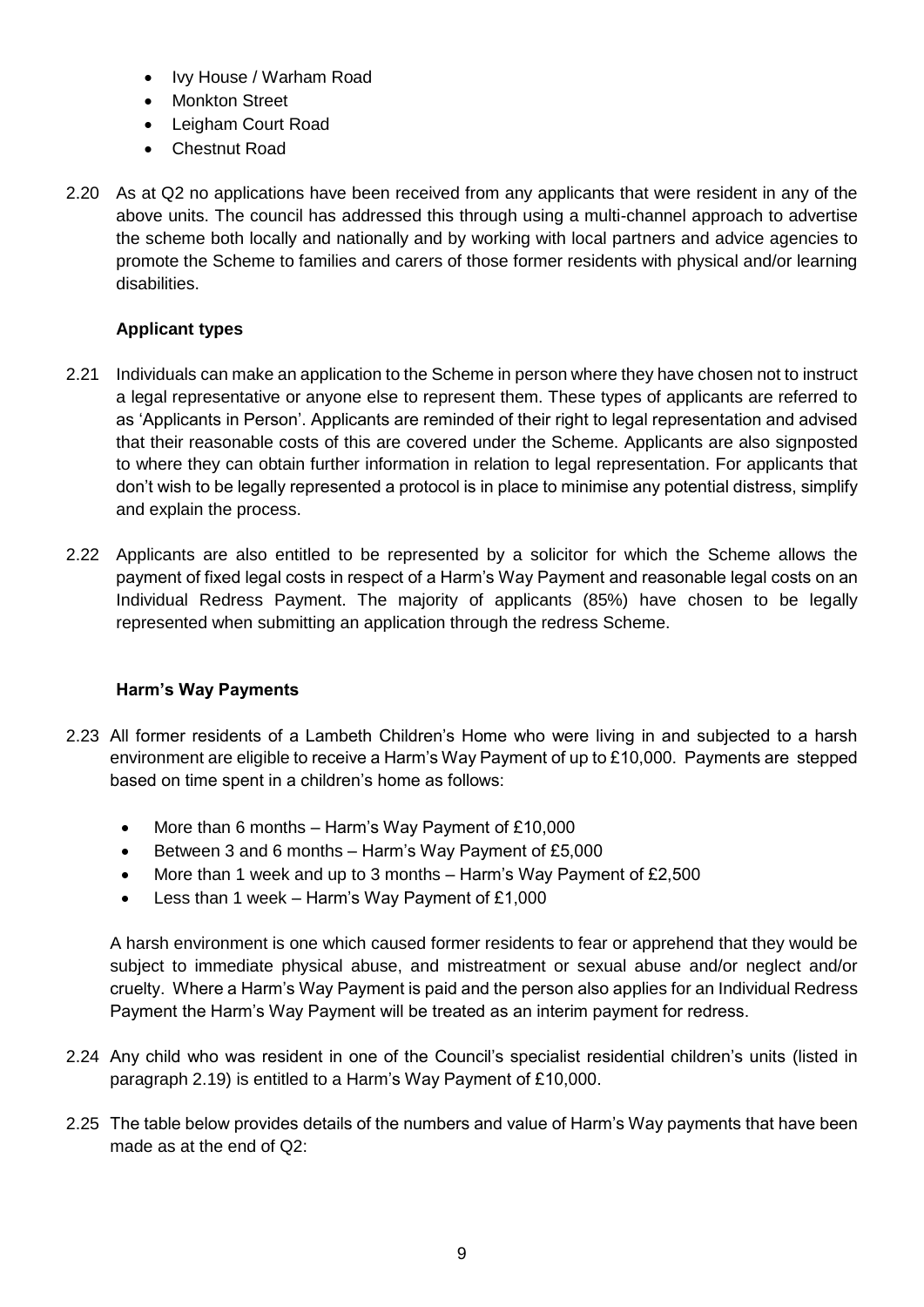| Harm's Way payments               | No. of<br>verified<br>payments | <b>Total amount</b><br>paid $(E)$ | Percentage<br>breakdown of<br>Harm's Way<br>payments<br>(based on amount paid) |
|-----------------------------------|--------------------------------|-----------------------------------|--------------------------------------------------------------------------------|
| £1,000 - less than 1 week         |                                | 1,000                             | 0.03%                                                                          |
| £2,500 - more than 1 week up to 3 |                                |                                   |                                                                                |
| months                            | 17                             | 42,500                            | 1.32%                                                                          |
| £5,000 - between 3 and 6 months   | 14                             | 70,000                            | 2.17%                                                                          |
| £10,000 - more than 6 months      | 311                            | 3,110,000                         | 96.48%                                                                         |
| <b>Total Harm's Way payments</b>  | 343                            | 3,223,500                         | 100%                                                                           |

- 2.26 The average time for assessing and making Harm's Way Payments has been 31 working days from the receipt of the completed application form until the payment has been processed (payments will take a few more days to reach the applicant's bank account). Where payments have been requested to be paid directly to an applicant's legal representative the applicant will not receive payment until their own legal representative has processed this.
- 2.27 55% of all Harm's Way payments were paid in under 30 working days, 42% in under 60 working days, and only 3% of these payments have taken over 61 working days to process as shown in the following table and graph:



## **Individual Redress Payments**

- 2.28 The Scheme provides for an Individual Redress Payment up to a maximum sum of £125,000 for every child who has been physically, sexually or psychologically abused by staff, house parent, social uncle or aunt, or any other third party for whom the Council has vicarious liability in relation to a Lambeth Children's Home and including Shirley Oaks Primary School.
- 2.29 More complex cases where compensation for loss of earnings could result in a higher award of compensation will be dealt with outside of the Scheme as these cases involve a more detailed forensic analysis of expert evidence to assess and ensure the appropriate level of compensation is made to applicants. However, these cases will be handled in the spirit of the Scheme to provide a swift and compassionate resolution to each case.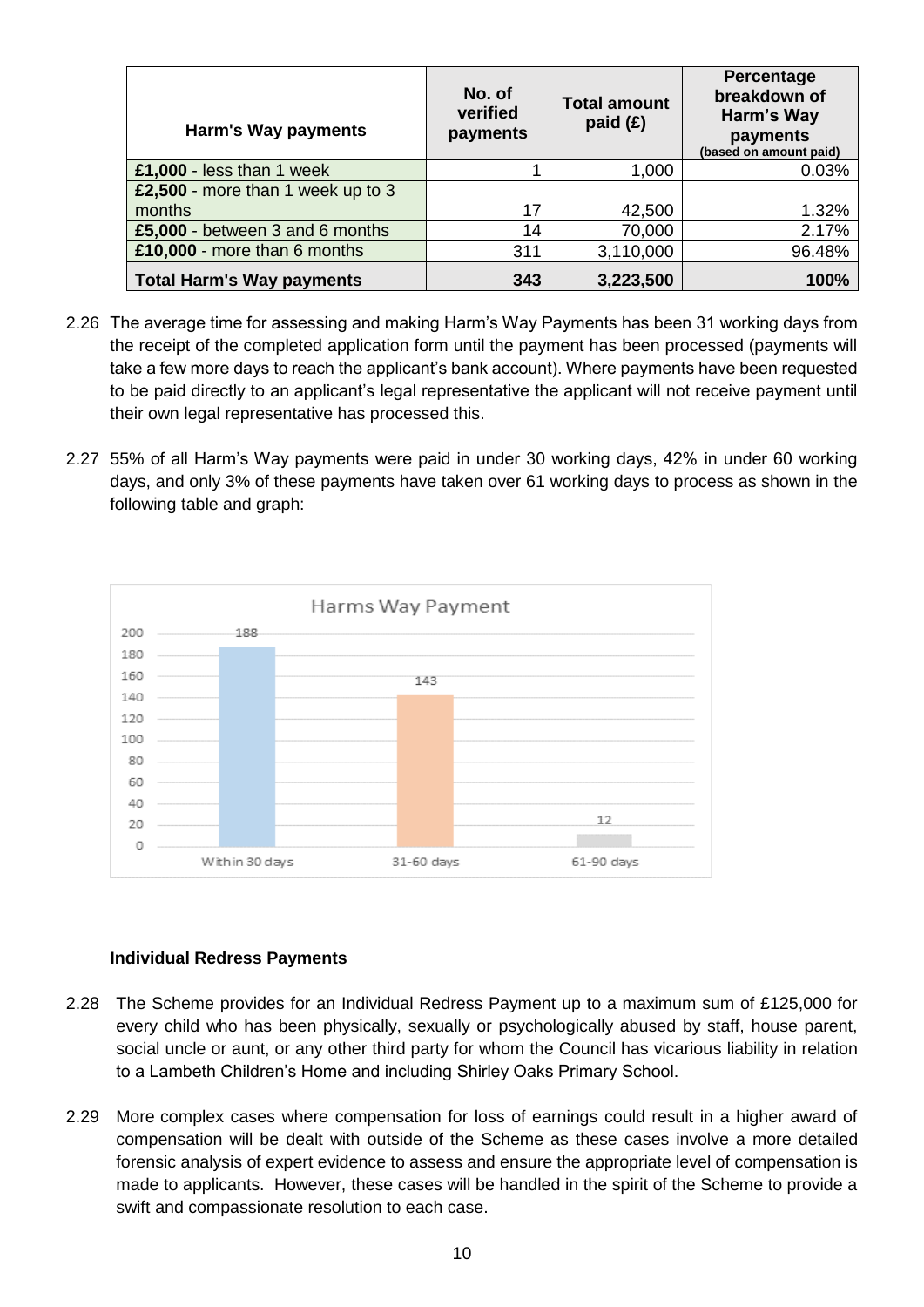- 2.30 The determination of Individual Redress applications takes longer as it involves obtaining and reviewing relevant medical and care records and in many instances requires the instruction of a medical expert to undertake an assessment of injuries to ensure that an appropriate award of redress is calculated. In civil claims the overall process can often take years to conclude, however, the Redress Scheme aims to offer a more streamlined and quicker route to obtaining compensation. It is however important to note that there are a number of points within this process where there is a reliance upon other parties to provide information or records such as obtaining medical records from an applicant's GP. This can sometimes result in a delay to the progression of the application.
- 2.31 Where an assessment of Individual Redress has been completed an offer will be provided to the applicant for them to consider. It is worth noting that whilst very few Individual Redress Payments have been made as at the end of Q2 there have been 46 offers made at a total of £458,000 which are currently awaiting consideration by applicants. The council recognises that many applicants will wish to take the time to carefully consider and consult on the offer that has been made and for some this may be a difficult decision for them to make.
- 2.32 Where payment offers have been made, applicants will not be placed under any undue pressure to accept these within a specific timeframe. Applicants will, however, be reminded periodically that their response is required before their payment can be processed. For this reason some applications may remain outstanding for a longer period than usual.
- 2.33 As at the end of this reporting period there have only been 4 Individual Redress Payments made one of which was an interim payment that was requested by the applicant. The total value of Individual Redress Payments made is £45,000.
- 2.34 Although there have been relatively few Individual Redress Payments completed as at Q2, this is to be expected this early into the Scheme as a large number of these applications will require a review of social care records, obtaining and reviewing medical records and further expert medical reports to be obtained. A total of 46 offers of Individual Redress totalling £458,000 have been made as at Q2.
- 2.35 The total value of both Harm's Way, Individual Redress and associated legal costs that have been paid as at the end of Q2 are shown in the table below:

| <b>Redress payment type</b>        | <b>Total amount</b><br>paid $(E)$ | Percentage<br>breakdown of all<br>redress payment<br>types<br>(based on amount<br>paid) |
|------------------------------------|-----------------------------------|-----------------------------------------------------------------------------------------|
| Harm's Way payments                | 3,223,500                         | 94.59%                                                                                  |
| <b>Individual Redress Payments</b> | 45,000                            | 1.32%                                                                                   |
| Redress fixed legal costs          | 94,050                            | 2.76%                                                                                   |
| Redress Council's solicitor costs  | 45,232                            | 1.33%                                                                                   |
| <b>Total Redress payments</b>      | 3,407,782                         | 100%                                                                                    |

2.36 As at the end of Q2 more than 96% of the total redress payments have been those made to applicants in the form of compensation with only 4% of the total cost having been paid to solicitors for legal costs. This is in keeping with the council's wish to ensure that the majority of the expenditure on redress goes directly to applicants.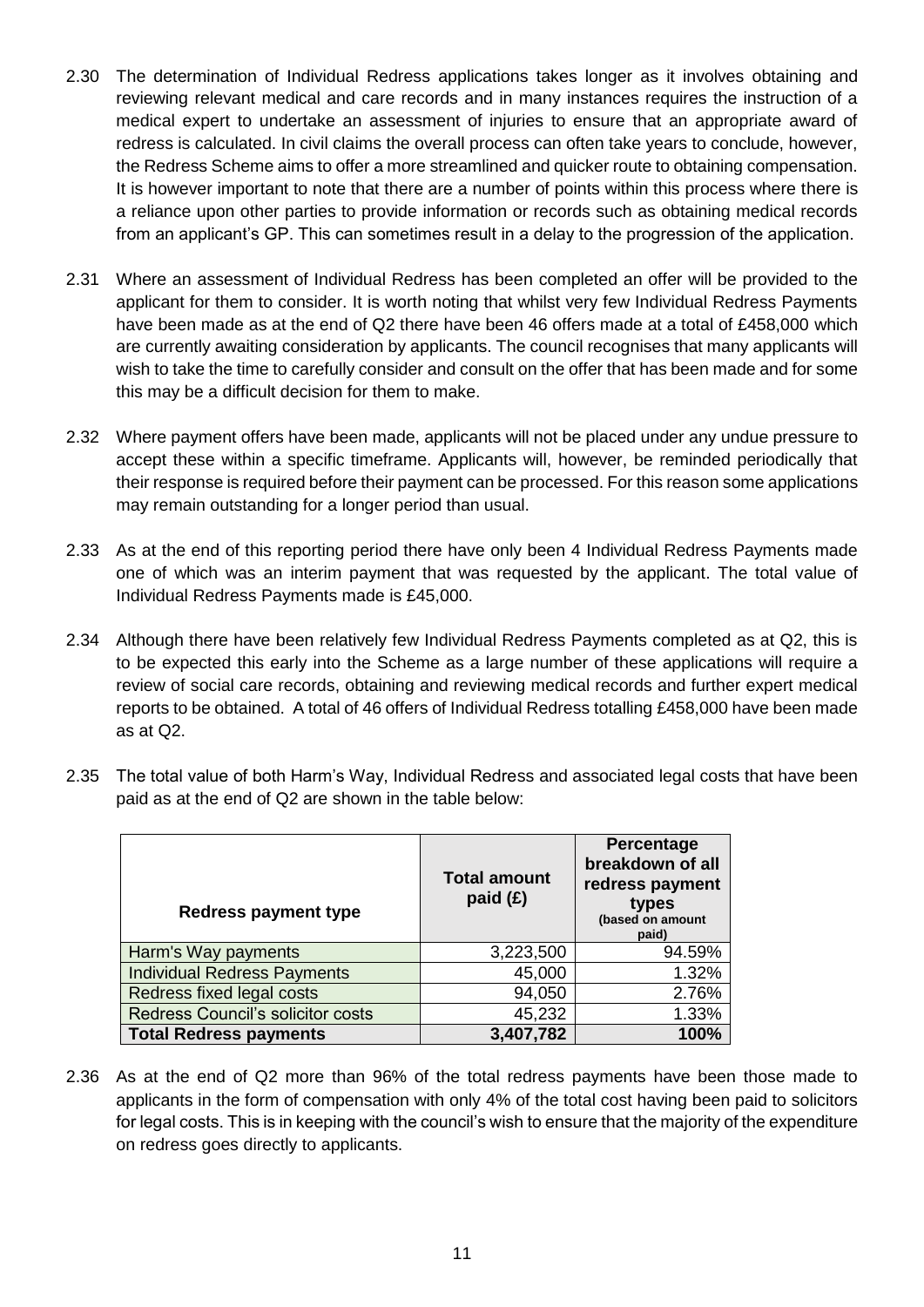### **Independent Appeal Panel**

- 2.37 Following the previous report to cabinet in December 2017 a systematic selection process has been undertaken to identify suitable individuals to form the Independent Appeal Panel. In order for the panel to operate as flexibly as possible over the duration of the Scheme a single retired judge was appointed as panel Chair, supported by a pool of 7 barristers and 5 other experts. Details of the Independent Appeal Panel members that have been appointed are attached at Appendix B.
- 2.38 A full panel of three members will be formed to adjudicate on matters when disputes arise under the Scheme in respect of the level of Harm's Way and Individual Redress payments or the level of legal costs. The Chair will be a permanent member on each panel and will be supported by two other panel members one drawn from the pool of barristers and one from the pool of panel experts. For appeals relating to eligibility matters only the panel Chair will adjudicate for reasons of proportionality.
- 2.39 Appeals from applicants will be submitted directly to the appeal panel where they will be coordinated by a 'point of contact' (a pupil barrister) under the direction of the Chair. The point of contact will undertake responsibility for arranging the appeal panels including the allocation of panel members on a rota system, and for communicating details of appeals between all parties. This approach ensures that the Appeal Panel operates independently of the council.
- 2.40 The Panel Chair has worked with the other panel members to develop a procedural framework for the determination of appeals that are submitted to the Independent Appeal Panel. This has included having to establish separate policies and procedures to ensure that the panel meets data protection obligations when considering appeals from applicants.

## **General Data Protection Regulations (GDPR)**

- 2.41 Following the introduction of GDPR in May 2018 it was necessary to review how these regulations applied to the Independent Appeal Panel to ensure that all of the panel members were clear of their responsibilities whilst undertaking Redress Scheme appeals. This was particularly crucial given the appeal panel is acting independently from the Council which is different from a typical contractual arrangement.
- 2.42 It was established that individual members of the Appeal Panel are data controllers of the personal data which is supplied to them in the course of and during their determination of any appeal which is raised within the terms of the Scheme. As such this required the Panel Chair to develop a set of documents to clarify individual panel member's responsibilities under GDPR and also developing their own privacy policy. A copy of the privacy policy will be placed on the Council's redress website.
- 2.43 The time taken to finalise these arrangements has delayed the Appeal Panel being in a position to receive and determine the first few appeals. It is expected that the first appeals will be determined by the Appeal Panel in early September. As at Q2 there were a total of 3 appeals that had been received. Outcomes from appeals will be reported in future Scheme updates.

#### **Non-financial redress**

2.44 The Scheme offers applicants the opportunity to access a number of non-financial redress benefits such as a letter of apology, a meeting with a senior representative of the council, access to a counselling service and access to specialist advice and help with things like housing, welfare, benefits, further education and employment.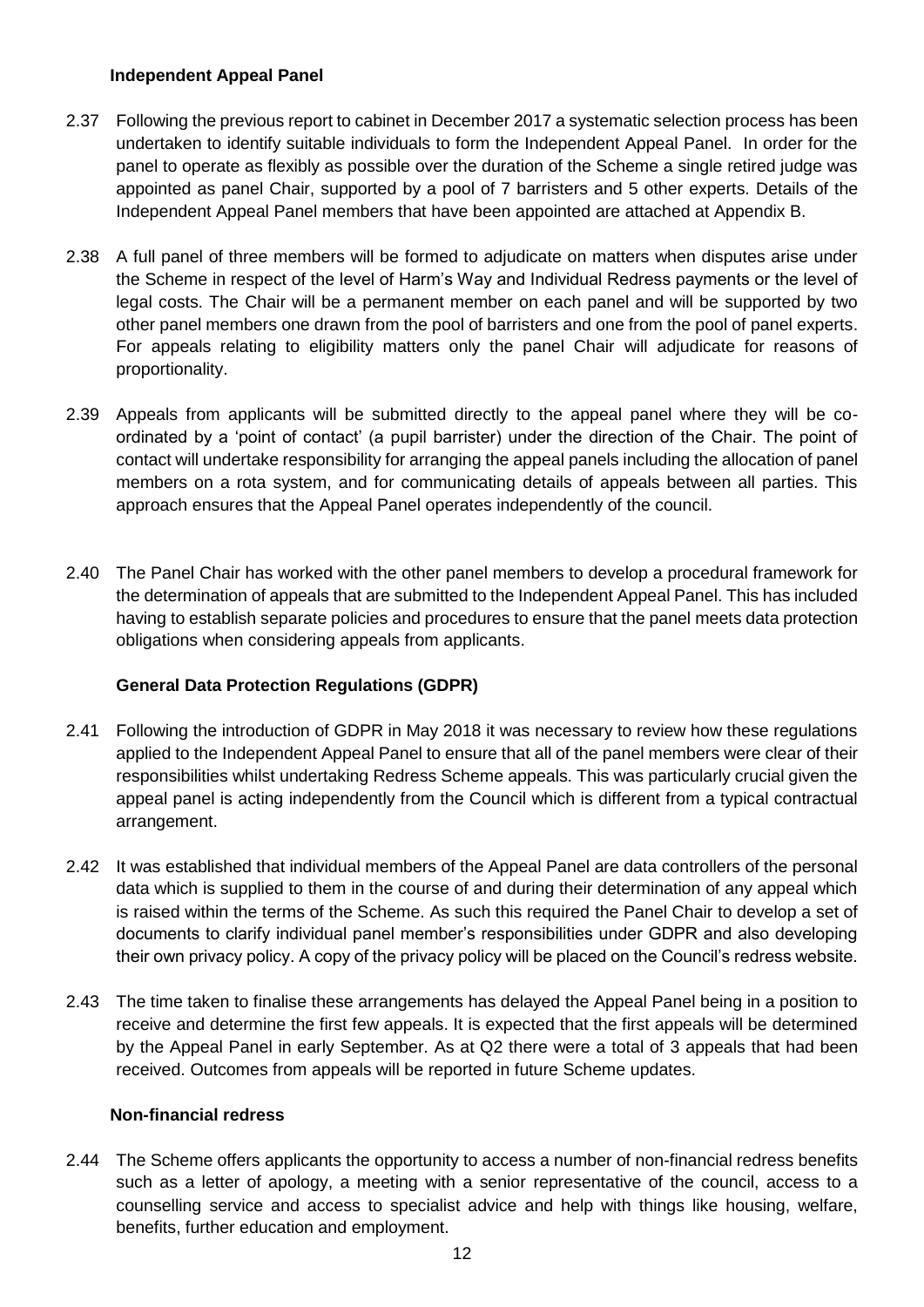2.45 As at Q2 the following non-financial redress services have been requested by and provided to applicants:

| <b>Non-financial redress service</b> | <b>Number of</b> |  |
|--------------------------------------|------------------|--|
|                                      | applicants       |  |
| Letter of apology                    | 15               |  |
| Meeting with senior representative   | 2                |  |
| Advice & help - Housing              | 6                |  |
| Advice & help - Welfare benefits     | 3                |  |
| Advice & help - Further education    | 2                |  |
| Advice & help - Employment           | 2                |  |

- 2.46 The take up of non-financial redress services has been low during the first six months of the Scheme's operation. It may be the case that some applicants will prefer to access some of these services towards the end of the application process rather than at the front end particularly the letters and meetings. The Redress Team are reminding applicants at various stages of the application process of the services available and will also send a final reminder at the end of the process.
- 2.47 Requests for advice on housing related matters have been the most utilised advisory service. One applicant was at imminent risk of homelessness and a request to make an interim redress payment was positively considered as a way of assisting. Advice on the impact of benefit entitlements when redress compensation is made has also been requested by some applicants and we have updated our questions and answers to respond to this particular question.
- 2.48 The Council has had had a free specialist and dedicated independent counselling support service for all survivors since 2015. The Council will fund the Counselling Service for the duration of the Scheme. If, at this stage, there continues to be a need for ongoing support for some individuals the Council will support them to access services that provide ongoing support.

## **Stakeholder engagement**

- 2.49 The Council is keen to have further engagement with stakeholders to support the annual review of the scheme and is using a multi-channel approach involving a number of activities including:
	- Ensuring organisations that represent or work with survivors have up to date information about the Scheme
	- Advertising with a range of national and local voluntary sector, advocacy and advice agencies including those that work with a range of potentially vulnerable groups including: older people; people with physical and/or learning disabilities; carers organisations; and welfare and legal advice agencies
	- Engaging with the Learning Disability Assembly to better promote the scheme to those with learning disabilities
	- Providing information in easy read and audio file format for individuals who may need support with literacy or have a visual impairment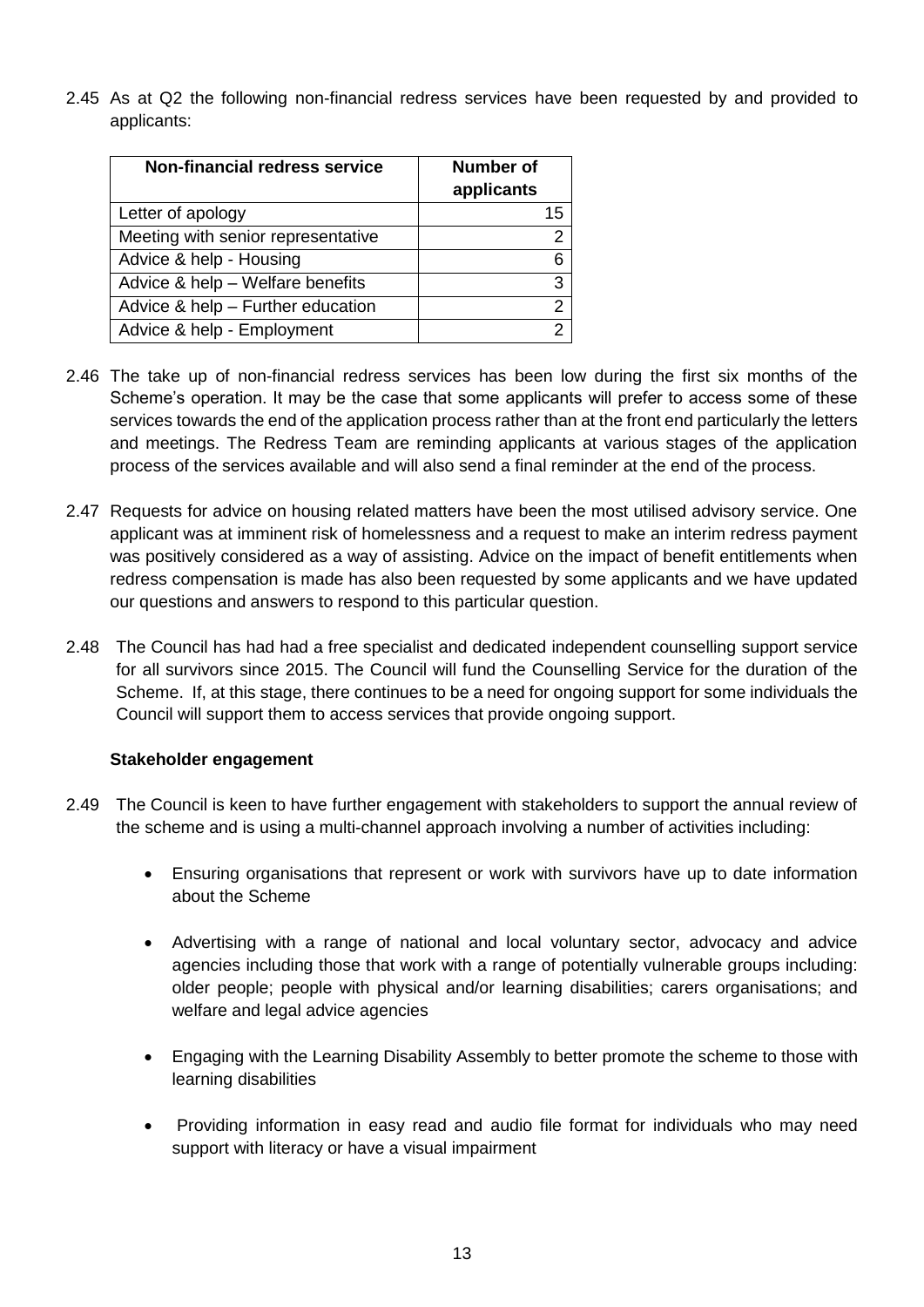- Distributing information to local partners and providers who deliver care on behalf of the Council in case they may identify individuals who may be entitled to claim but due to incapacity or ill health are unable to do so without assistance
- Identifying whether there are any vulnerable individuals including those who lack capacity currently in receipt of social care or other support from the Council, who may come under the auspices of the Scheme
- The Council is engaging an external facilitator to identify the most effective means of engaging with stakeholders to improve access to the Scheme and to provide assurance that the Council is doing all that it can reasonably do to promote the Scheme for those who are hard to reach

## **Applicant solicitors**

- 2.50 Once the Scheme was operational and applications were being received from applicant solicitors, invitations were extended to the various solicitors to meet with the Council and the Scheme solicitors (Kennedys LLP) to discuss the operation of the Scheme, receive feedback and consider whether there were any operational and procedural changes that needed to be made to improve the process.
- 2.51 Take-up of these meetings was encouraging and the Council has met with nine applicant solicitor firms which has proved to be a very useful mechanism to discuss and clarify Scheme operational matters. Following these meetings, a questions and answer style document was produced and shared with all of the claimant solicitor firms. The offer of further meetings continues to be made to both existing and new firms representing applicants.
- 2.52 Following these meetings, a number of changes and modifications have been made to operational process as a result of feedback received. Some of the key clarifications and changes are summarised below:
	- Clarification on the level of detail required to validate Harm's Way applications
	- Additional medical experts have been proposed by applicant solicitors and added including suitable expert for those with learning difficulties
	- Revised the process for the redaction of social services records to comply with new GDPR requirements
	- Making of pre-medical offers
	- Revised appeals procedure to include an independent administrator for receipt of appeals
	- Clarification of the interplay between Harm's Way Payment and an Individual Redress Payment
	- Clarifying offers of compensation that relate specifically to aggravating features
	- Improving exchange of evidence and negotiations prior to the appeals process
	- Clarifying the process for considering applications from deceased applicants
	- Approving some costs flexibility in borderline cases which might benefit from an appeal review
	- Publishing and revising the protocol for unrepresented applicants
	- Clarifying the pre Scheme work flows to improve flexibility and ensure as many scenarios as possible remain within the parameters of the Scheme
	- Minor amendments to the Redress Application Form
	- Clarifying the operation of the compensation tariff bands.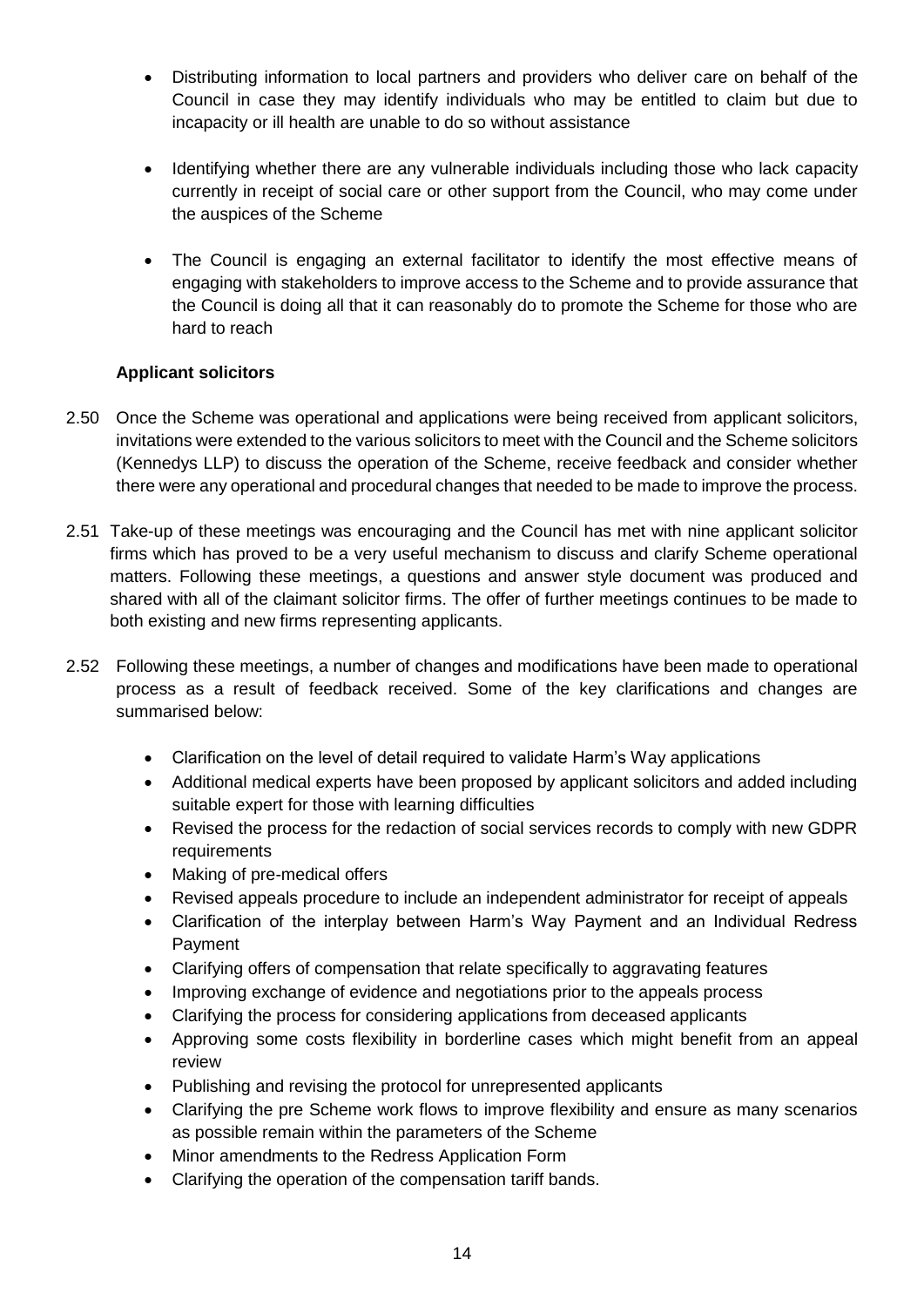### **Scheme advertising & promotion**

2.53 To coincide with the Scheme launch a dedicated webpage was created to provide a wide range of information about the Scheme. An application guide, application form and copy of the Scheme are all available for downloading from the website. The website has been updated with information around the most common queries raised and further updates are planned as necessary. Details of the website can be found here:

#### <https://www.lambeth.gov.uk/redress>

- 2.54 In addition to the information that is available on the website the Council also distributed application guides and application forms for displaying in core council buildings, housing offices and libraries.
- 2.55 Advertisements were placed in a number of publications based on reach and location of people that had already been in correspondence with the Council about the Scheme i.e. those that had preregistered an interest in receiving details when the Scheme launched. Those individuals who had provided their contact details were also sent an application pack once the Scheme launched. The initial advertising of the Scheme was undertaken over an eight-week period with adverts appearing in the following publications:
	- Evening Standard print and online
	- Metro print and online
	- South London Press print and online
	- Croydon Advertiser print and online
	- Brighton/Sussex Argus (print and online)
	- Kent Messenger Group (10 print titles and online)
- 2.56 Further advertising of the Scheme has been undertaken and is ongoing over the summer/autumn and includes advertising aimed at potential applicants serving custodial sentences, key press for reaching Black Asian and Minority Ethnic (BAME) communities and older people as well as further national advertising. The need to advertise internationally is also being assessed and we are placing advertisements in the Caribbean and Ireland. Advertising of the Scheme will continue to be undertaken periodically and modelled having regard to the equalities analysis of current applications to determine any anomalies.
- 2.57 In addition to the above the Council is taking steps to better promote the Scheme to those former looked after children that were resident in one of the specialist residential children's units including those with learning disabilities. As part of this process the Council has created a separate guide to promote the Scheme for these applicants. The guide and an application pack is aimed at guardians and carers and is being distributed to key community organisations and via those people working in the provision of local services. In addition to the distribution of this guide the Council is also looking at opportunities to raise awareness through face to face discussions with these organisations.
- 2.58 Further advertising of the Scheme is currently taking place over the autumn in the following publications:
	- The Inside Time (National newspaper distributed within UK prisons)
	- The Big Issue
	- The Voice
	- The Sun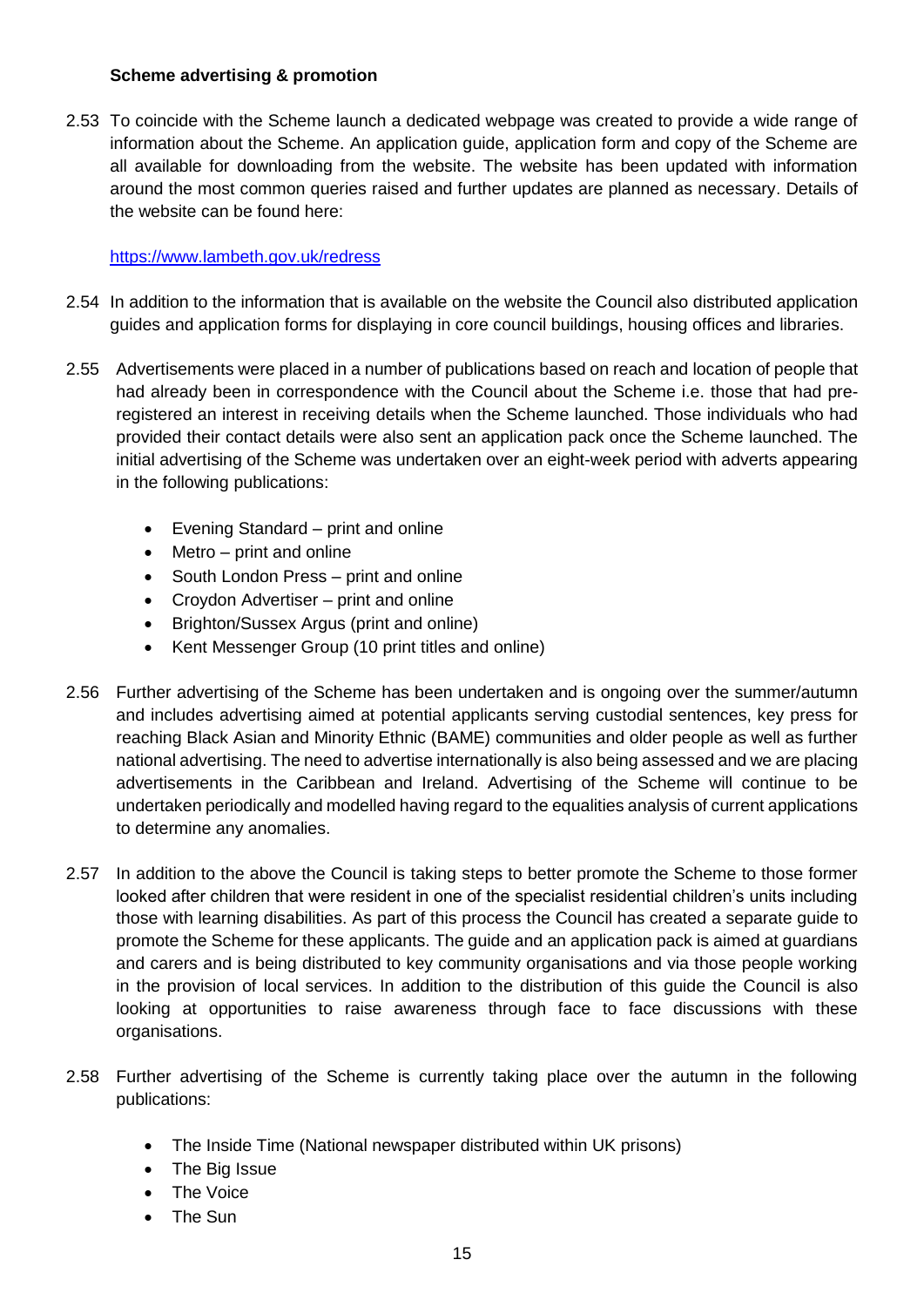- The Times
- UK Gleaner
- Irish Independent
- Jamaica Gleaner

# **Subject Access Request update**

- 2.59 Between January 2017 and the end of June 2018 the Council has received 895 SARs requests relating to historical care files. The council has processed 783 SARS of which 419 related to Lambeth looked after children and 364 related to requests by those who were in Lambeth home but not Lambeth looked after children. This involved responding to requests involving some 2,227 volumes of files or over 800,000 pages. There is a small backlog of SARs requests remaining which we expect to complete before the end of September 2018. The sheer volume of the requests and the historical nature of the materials has inevitably resulted in delays in requests being processed and the Council currently has 21 staff engaged in responding to the historical SARs requests. The Council is in correspondence with the ICO regarding the steps it has taken to meet statutory timescales for responding. [By way of comparison it should be noted that the Council has received approximately [390] SARs requests over the same period across the whole service for non-historical care matters.]
- 2.60 We have endeavoured to complete all new requests received since 1 April 2018 within the new statutory timescales.

## **Update on Independent Inquiry into Child Sexual Abuse**

Preparations for the Independent Inquiry into Child Sexual Abuse (IICSA) continue. The Inquiry continues to hold public hearings and has released reports in relation to Cambridge House, Knowl View and Rochdale investigation strand, Child Migration Programmes Report and the Ampleforth and Downside (Catholic Church) case study. An interim report was released in April 2018 which set out recommendations in relation to Child Migration Programmes, the Criminal Justice System, the Civil Justice System, the Health Sector and professional, political, structural and financial change. The current hearing schedule has been listed until March 2019. IICSA have now announced that it expects to have concluded all public hearings in 2020 and the dates for the Lambeth public hearings are to be announced shortly.

2.61 The Council is currently preparing an initial corporate statement on specific issues to be provided by the Council's Strategic Director of Children's Services. We expect further requests for statements covering case studies which are to be determined following a further Preliminary hearing scheduled to take place on 31 October 2018. We are continuing to make disclosure of documentation relevant to the Inquiry in accordance with an agreed timetable in addition to the 114,000 pages of material already disclosed.

# **3. Finance**

3.1 The total cost incurred in operating the Scheme (including compensation payments) as at the end of Q2 is £3,772,874. The expenditure is shown in the following table:

| <b>Expenditure type</b> | <b>Expenditure</b> |
|-------------------------|--------------------|
|                         | amount $(E)$       |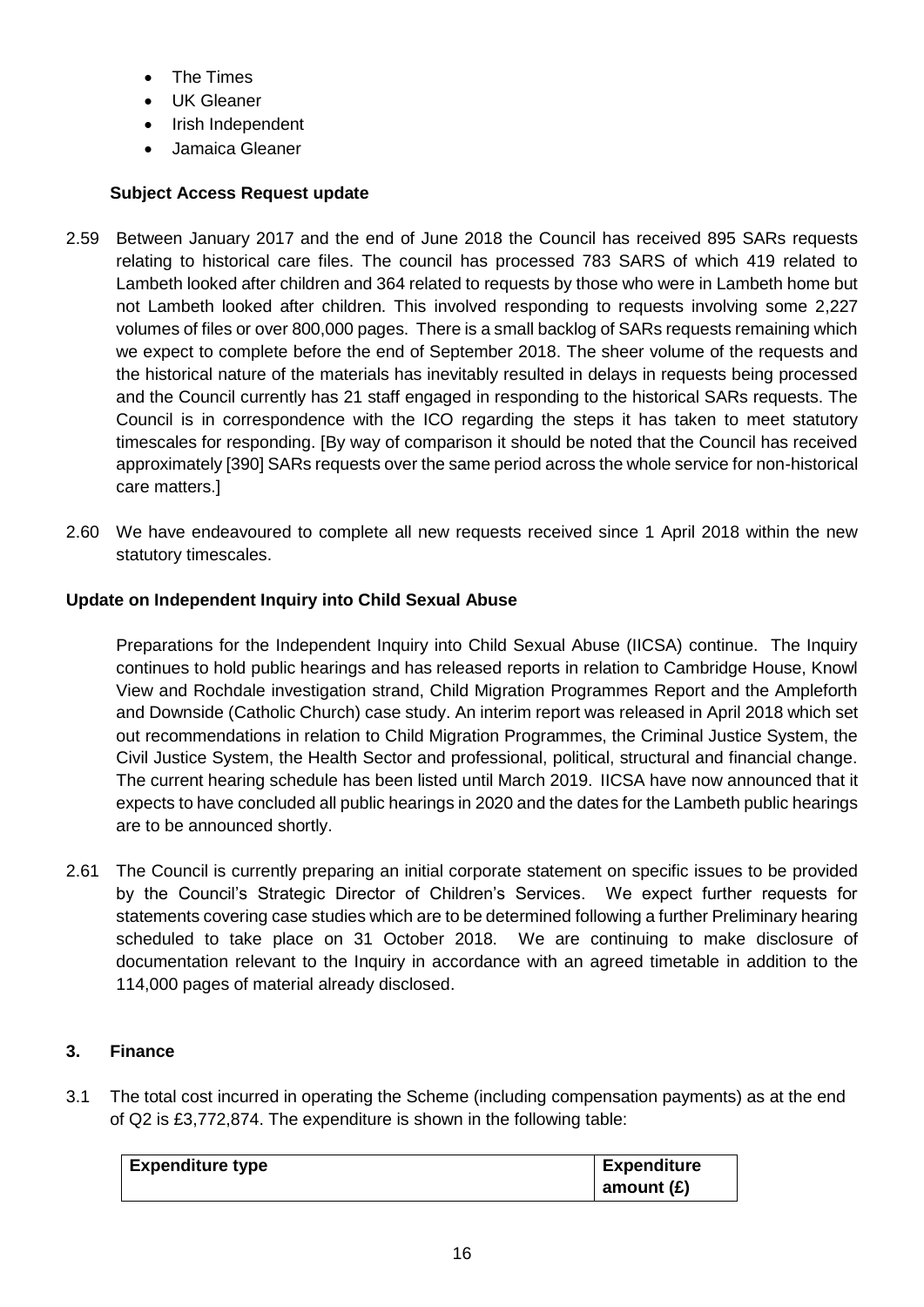| Payments made to Applicants (Harm's Way & Individual    | 3,268,500 |
|---------------------------------------------------------|-----------|
| Redress)                                                |           |
| Legal costs of Applicants                               | 94,050    |
| Council's legal costs - dealing with applications       | 45,232    |
| Council's legal costs - advising on Scheme              | 97,393    |
| <b>Redress Scheme staffing</b>                          | 258,374   |
| Redress Scheme operational costs<br>(post, advertising, | 9,325     |
| actuarial etc)                                          |           |
| <b>Total</b>                                            | 3,772,874 |

- 3.2 The council has received independent actuarial advice in assessing the cost and value for money of offering a redress Scheme compared to following a conventional approach to handling claims for historical abuse. It is estimated that the possible number of claims processed through the Scheme could be 3,000 at a possible cost to the Scheme of £100m. In addition there are anticipated to be a further 5 – 10% of more complex claims which will be dealt with outside the Scheme. It is estimated that this could result in a potential additional £40m of cost.
- 3.3 It is not possible to accurately predict the number of claims that the council is likely to receive however the number of applications that have been received as at Q2 are running at 90% of the expected forecast and the incurred Scheme costs are c100% of forecast.
- 3.4 The council has secured a capitalisation direction from the Government to borrow the £100million needed to fund the scheme.
- 3.5 In addition to the operational expenditure detailed above the Council spent £1.07m in setting up the Scheme including the Council's external legal, counsels' and actuarial advice and infrastructure costs for the period December 2016 to end of December 2017 of £397,877, grant payments of £423,060 that have been made to SOSA (via Urban Concepts Communications Ltd), and £243,000 paid to SOSA's solicitors in respect of their legal costs.

#### 4. **Legal and Democracy**

- 4.1 The Council has a legal power to establish a redress Scheme under s. 1 Localism Act 2011 which introduced a "general power of competence" (GPOC) which gives the local authority "the power to do anything that individuals generally may do" and which expressly includes the power to do something for the benefit of the authority, its area or persons resident or present in its area.
- 4.2 The GPOC in common with any other source of power must be exercised reasonably and properly. The Council must be mindful of its fiduciary duty to council tax payers and, therefore, needs to balance the needs of survivors against its public duty to ensure that claims are appropriately validated and that payments are reasonable and lawful.
- 4.3 The Council's auditors have a statutory duty under the Local Audit and Accountability Act 2014 to be satisfied that "the authority has made proper arrangements for securing economy, efficiency and effectiveness in its use of resources".
- 4.4 The Scheme provides for the award of a Harm's Way Payment of up to £10,000 where there is evidence that residents were subjected to a harsh environment as defined under the Scheme. It would not be lawful for the Council to introduce a Scheme which simply allowed for payment of a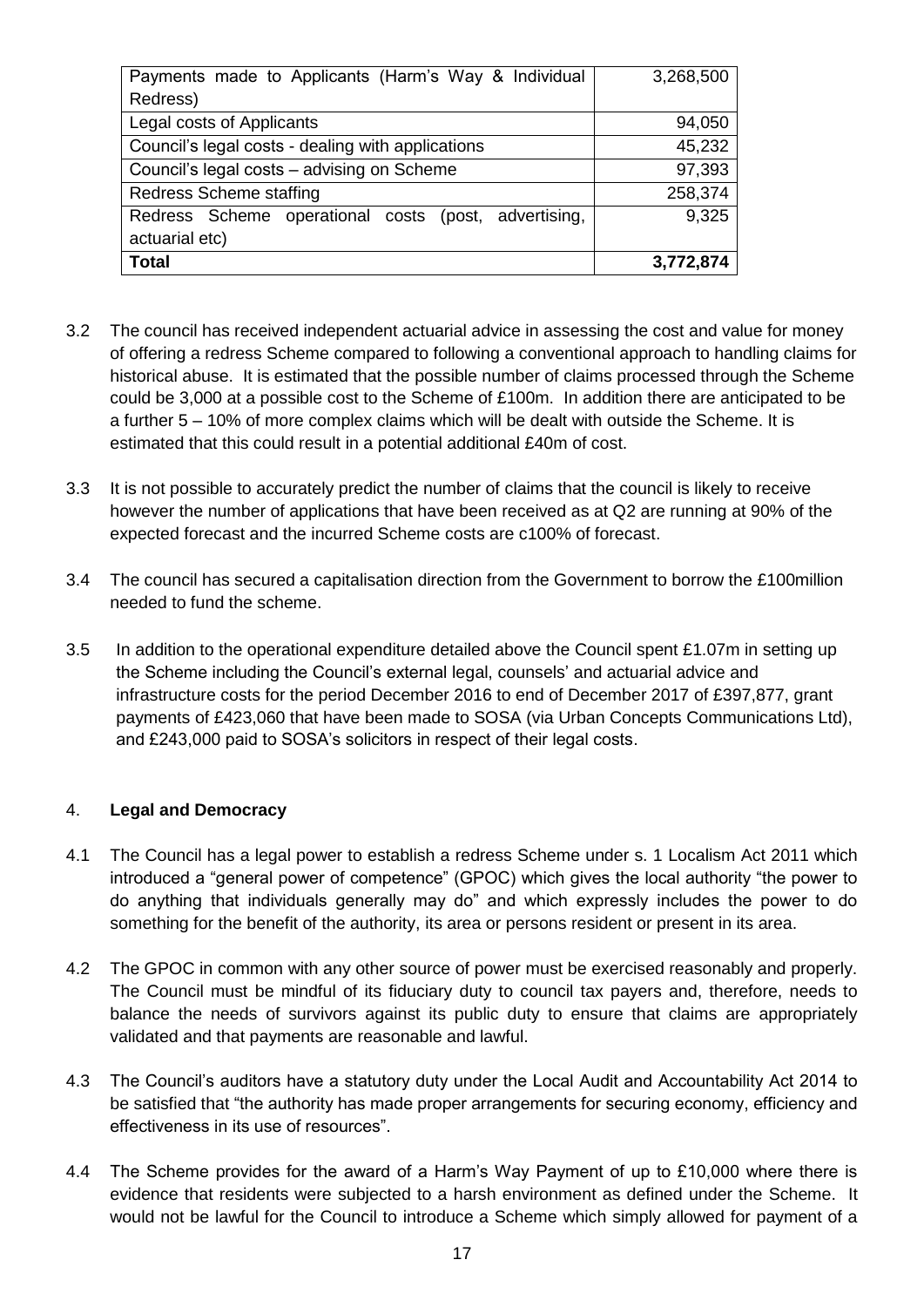Harm's Way Payment without provision of a threshold based on some form of evidence in order to validate payment.

- 4.5 As a public body the Council has a duty to exercise its powers properly and reasonably. In this context "properly" includes that legally irrelevant considerations are left out of account and all legally relevant considerations are taken into account. Importantly, where expenditure is involved, "reasonably" includes compliance with the fiduciary duty to council tax payers owed by a local authority and reaffirmed by the Court of Appeal in *Charles Terence Estates Ltd v Cornwall County Council [2013] 1 WLR 466*, at paragraphs 11 – 17. The fiduciary duty is a duty not to incur expenditure "thriftlessly" and to act "in a fairly business-like manner" with "due regard" for the interests of council tax payers and holding a balance between those who contribute funds and those who receive payment.
- 4.6 It has been suggested that the Council could make blanket Harm's Way Payments based on residence alone. This would amount to an unlawful fetter of its discretion and would not be considered fair as between former residents in differing circumstances.
- 4.7 The Council has taken advice from leading counsel in the development of the Scheme. The advice from counsel is that the Scheme delivers appropriate recompense for those who were subjected to abuse and that the Tariffs to be applied in assessing the level of award payable under the Scheme reflect the awards that the civil courts would make. There will be some complex cases which would not be suitable to deal with through the Scheme, however, as they require a much more detailed analysis of the loss of educational of employment opportunities these cases are better dealt with through the civil process.
- 4.8 All public authorities are required, in carrying out their functions, to have due regard to the need to achieve the objectives set out under s149 of the Equality Act 2010 to:

a) eliminate discrimination, harassment, victimisation and any other conduct that is prohibited by or under the Equality Act 2010;

(b) advance equality of opportunity between persons who share a relevant protected characteristic and persons who do not share it;

(c) foster good relations between persons who share a relevant protected characteristic and persons who do not share it.

4.9 The Council's Constitution requires that this report be published on the website for five clear days before the decision is approved by Cabinet. Any representations received during this period must be considered by Cabinet before the decision is taken.

#### **5. Consultation and co-production**

- 5.1 In developing the Scheme the Council had many meetings with the Shirley Oaks Survivors Association and their legal advisors to try to reach agreement on the provisions to be included in the Scheme.
- 5.2 The Council also consulted with other key stakeholders in relation to the development of the Scheme including the Council's external auditors, insurers and independent experts.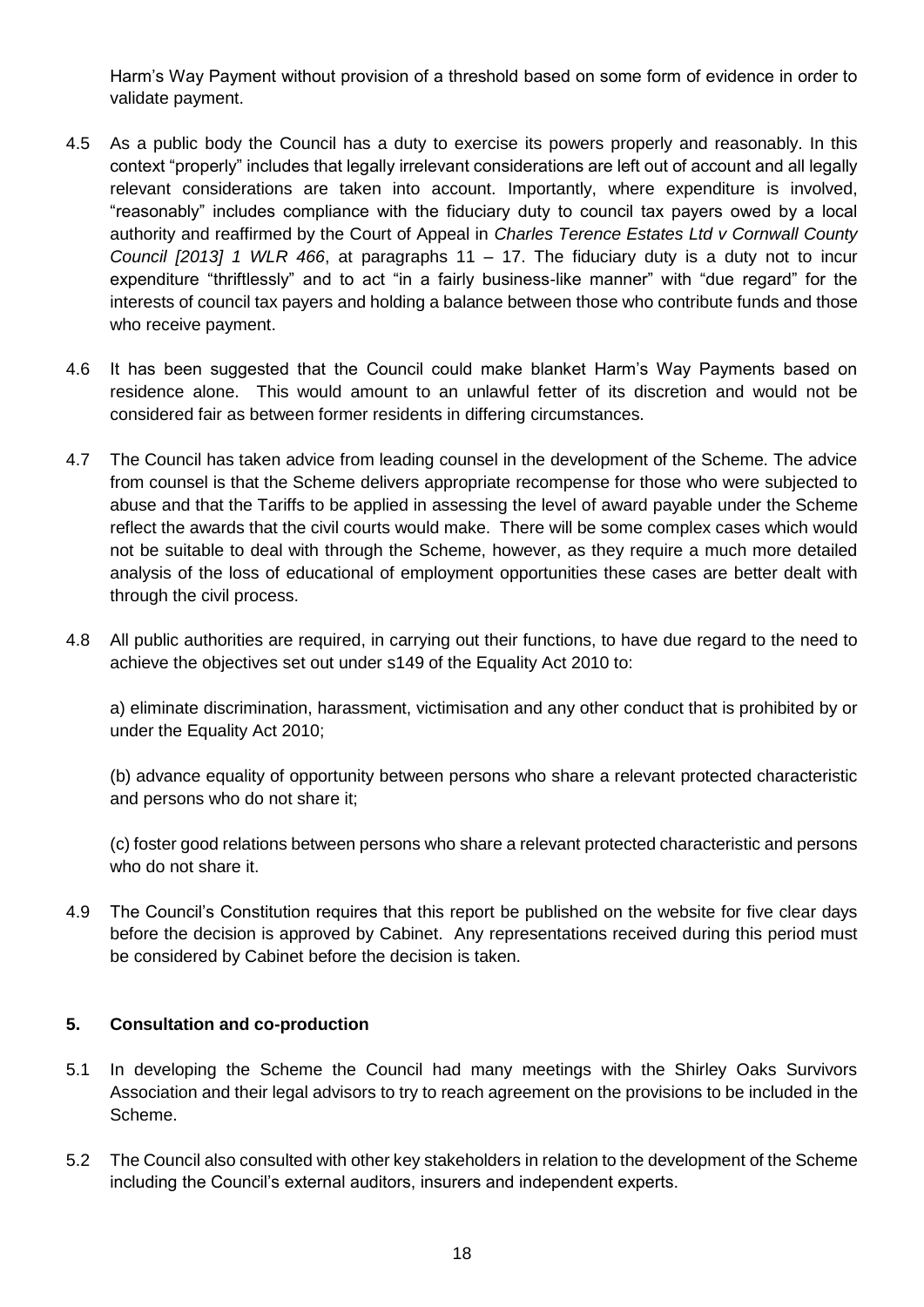- 5.3 Since the launch of the Scheme the Council has met with a number of applicant solicitor firms to discuss and clarify operational aspects of the Scheme as outlined earlier in this report.
- 5.4 The Council is continuing to consult with a wide range of local voluntary sector, advocacy and advice agencies as well as national organisations in relation to promoting access to the scheme.

### **6. Risk management**

6.1 There are no direct risk implications arising from this report. An operational project risk register is maintained.

#### **7. Equalities impact assessment**

- 7.1 As part of the overall review of the implementation of the scheme the Council has conducted an Equality Impact Assessment to ensure that the Council is in compliance with its statutory and policy obligations under the Equality Act 2010, in relation to the operational delivery of the scheme. . A copy of the Equalities Impact Assessment is at Appendix C.
- 7.2 During the first 6 months of operation one of the key priorities has been to assure that the Council makes every effort to maximise uptake of the Redress Scheme by or on behalf of individuals who may be eligible. This has involved developing a comprehensive multi-channel communications and advertising campaign to ensure that information about the scheme is distributed widely, including efforts targeted at key equalities groups including ethnic minorities and people who may have resided in one of Lambeth's specialist units for children with physical and/or learning disabilities or other specific needs. This has provided the context and framework for the EIA.
- 7.3 The EIA was considered by the corporate EIA panel on  $3<sup>rd</sup>$  September 2018 and the panel recognised active efforts to promote equalities have been integral to the current communications and advertising plan. This has encompassed a number of key strands including:
	- Advertising the scheme in the national press in recognition that many affected individuals live outside London in other parts of the UK
	- Targeting advertising at media more likely to be used by particular communities, some of whom may have returned to their home countries such as individuals of African Caribbean and Irish ethnicity.
	- Ensuring organisations that represent victims and survivors have information about the scheme
	- Advertising with a range of national and local voluntary sector, advocacy and advice agencies including those that represent and/or work with a range of potentially vulnerable groups including: older people; people with physical and/or learning disabilities; carers organisation; and welfare and legal advice agencies (including in the legal press)
	- Providing information in easy read and audio file format for individuals who may support with literacy or have a visual impairment.
	- Distributing information to local partners and providers who deliver care on behalf of the Council in case they may identify individuals who may be entitled to claim but due to incapacity or ill heath are unable to so without assistance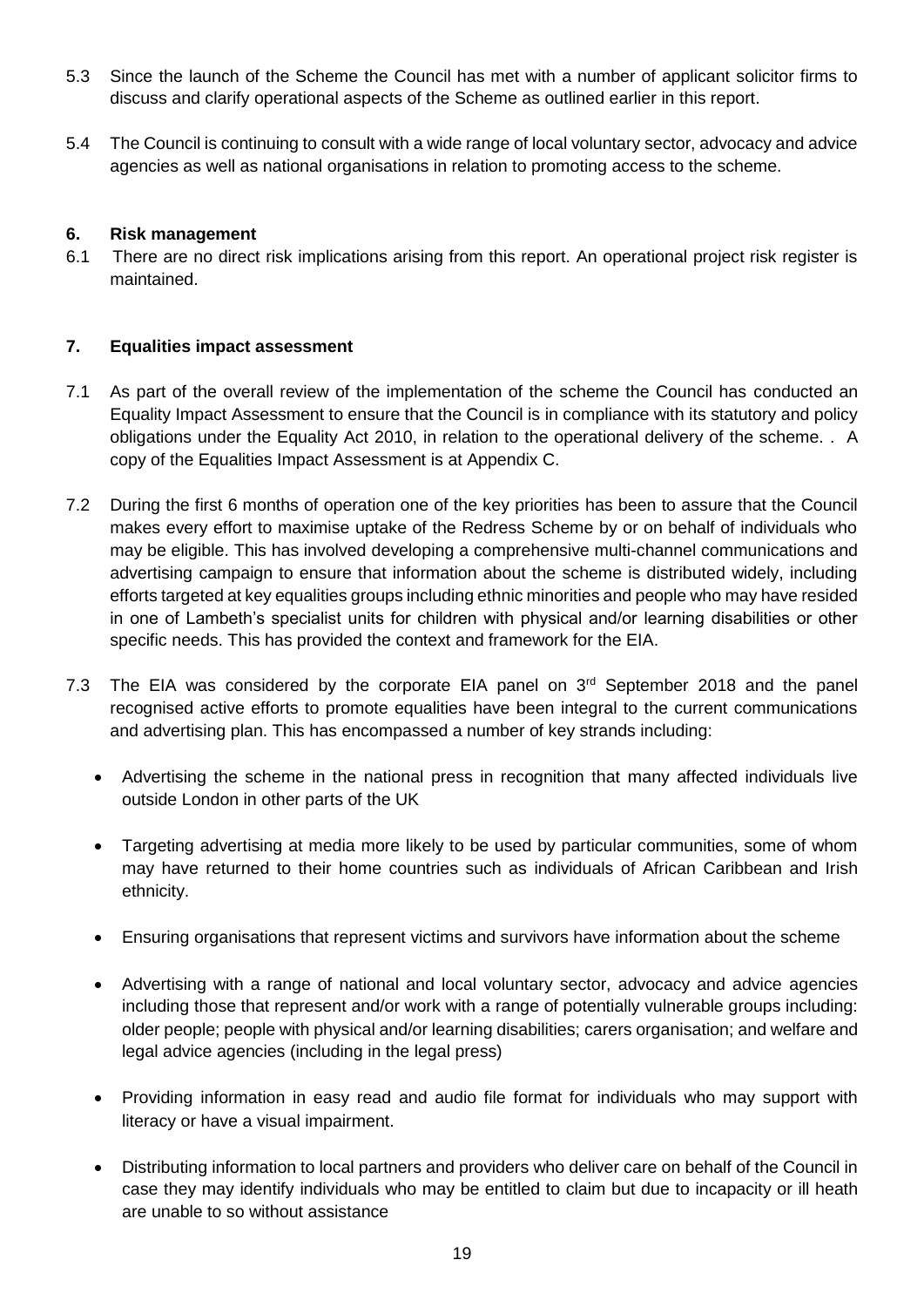- Searching the Council's social care database to check whether there are any vulnerable individuals –including those who lack capacity- currently in receipt of social care or other support from the Council, who may come under the auspices of the scheme.
- 7.4 The Council will continue to monitor the overall impact on of the Scheme on those of different protected characteristics at regular intervals throughout the lifetime of the Scheme.

### **8. Community safety**

8.2 There are not considered to be any implications under s. 17 the Crime and Disorder Act 1998

## **9. Organisational implications**

9.1 **Environmental** None

### 9.2 **Staffing and accommodation**

The Scheme is administered by the Redress Team in conjunction with the Council's external solicitors – Kennedys LLP. All members of the team have received training from the National Association of People Abused as Children (NAPAC). In addition staff have undergone conflict checks to ensure they have not had previous dealings with any Council matters relevant to the applications. Resourcing requirements are regularly monitored and additional staffing has been put in place in order to ensure that redress applications are effectively processed.

#### 9.3 **Procurement**

The Council has commissioned Oxleas Mental Health NHS Trust to provide independent counselling to survivors until March 2019. Under the Scheme applicants will be able to access the specialist and dedicated confidential counselling support service. This service will be funded by the Council for the duration of the Scheme. Oxleas will advise if some individuals will require ongoing support and how this support could best be provided.

### 9.4 **Health**

The long-term mental and physical health effects of childhood abuse are well documented, and we know from the stories that people have told us that their experiences have remained with them their entire lives. Nothing can fully compensate people for those experiences but it is important for survivors that the abuse that happened to them is recognised and acknowledged, and that they receive an apology. Survivors of abuse also wish to know that children today will be better protected. It is also the case that because of the adversarial nature of the court process survivors of abuse can be re-victimised by having to recount their experiences. The aim of the Redress Scheme is to prevent re-victimisation whilst providing a range of reparations that hopefully will enable people to move on with their lives.

#### **10. Timetable for implementation**

Not applicable